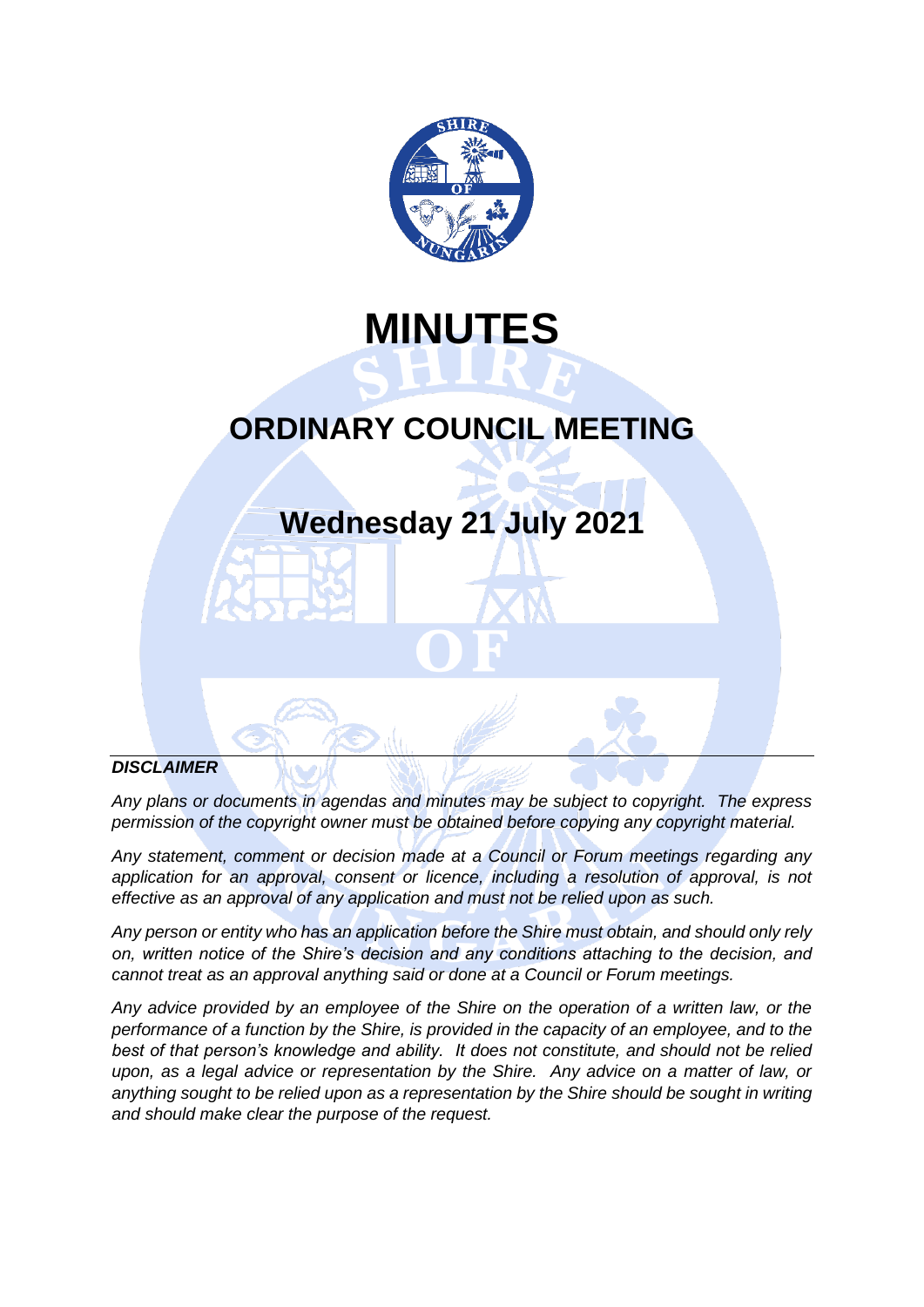## **TABLE OF CONTENTS**

| 1.             |     |                                                                   |  |
|----------------|-----|-------------------------------------------------------------------|--|
| 2.             |     |                                                                   |  |
|                | 2.1 |                                                                   |  |
|                | 2.2 |                                                                   |  |
|                | 2.3 |                                                                   |  |
|                |     |                                                                   |  |
|                | 3.1 |                                                                   |  |
|                | 3.2 |                                                                   |  |
|                |     |                                                                   |  |
|                | 4.1 | <b>RESPONSE TO PREVIOUS PUBLIC QUESTIONS TAKEN ON NOTICE  5</b>   |  |
|                | 4.2 |                                                                   |  |
|                |     |                                                                   |  |
|                | 5.1 |                                                                   |  |
|                | 5.2 | DISCLOSURES OF INTEREST THAT MAY CAUSE A CONFLICT 5               |  |
| 6.             |     | ANNOUNCEMENT BY THE PRESIDING MEMBER (WITHOUT DISCUSSION)  5      |  |
| 7.             |     |                                                                   |  |
| 8.             |     |                                                                   |  |
|                | 8.1 | <b>SALE OF WHEATBELT AGCARE COMMUNITY SUPPORT SERVICES INC.</b> 6 |  |
|                | 8.2 | TENDER RFT 20/21 - 14 DESIGN AND CONSTRUCT OF A SINGLE BAY        |  |
|                | 8.3 | <b>NUNGARIN HERITAGE MACHINERY AND ARMY MUSEUM LEASE -</b>        |  |
|                | 8.4 | COUNCIL SITTING FEES FOR 2021/22 FINANCIAL YEAR.  18              |  |
|                | 8.5 |                                                                   |  |
|                | 8.6 | MONTHLY STATEMENT OF FINANCIAL ACTIVITY FOR THE PERIOD            |  |
|                | 8.7 | DISPOSAL OF SHIRE ASSETS <b>CONTROL CONTROL CONTROL</b>           |  |
|                | 8.8 |                                                                   |  |
| 9 <sub>1</sub> |     |                                                                   |  |
|                |     |                                                                   |  |
|                |     |                                                                   |  |
|                |     |                                                                   |  |
| 10.            |     |                                                                   |  |
| 11.            |     |                                                                   |  |
|                |     |                                                                   |  |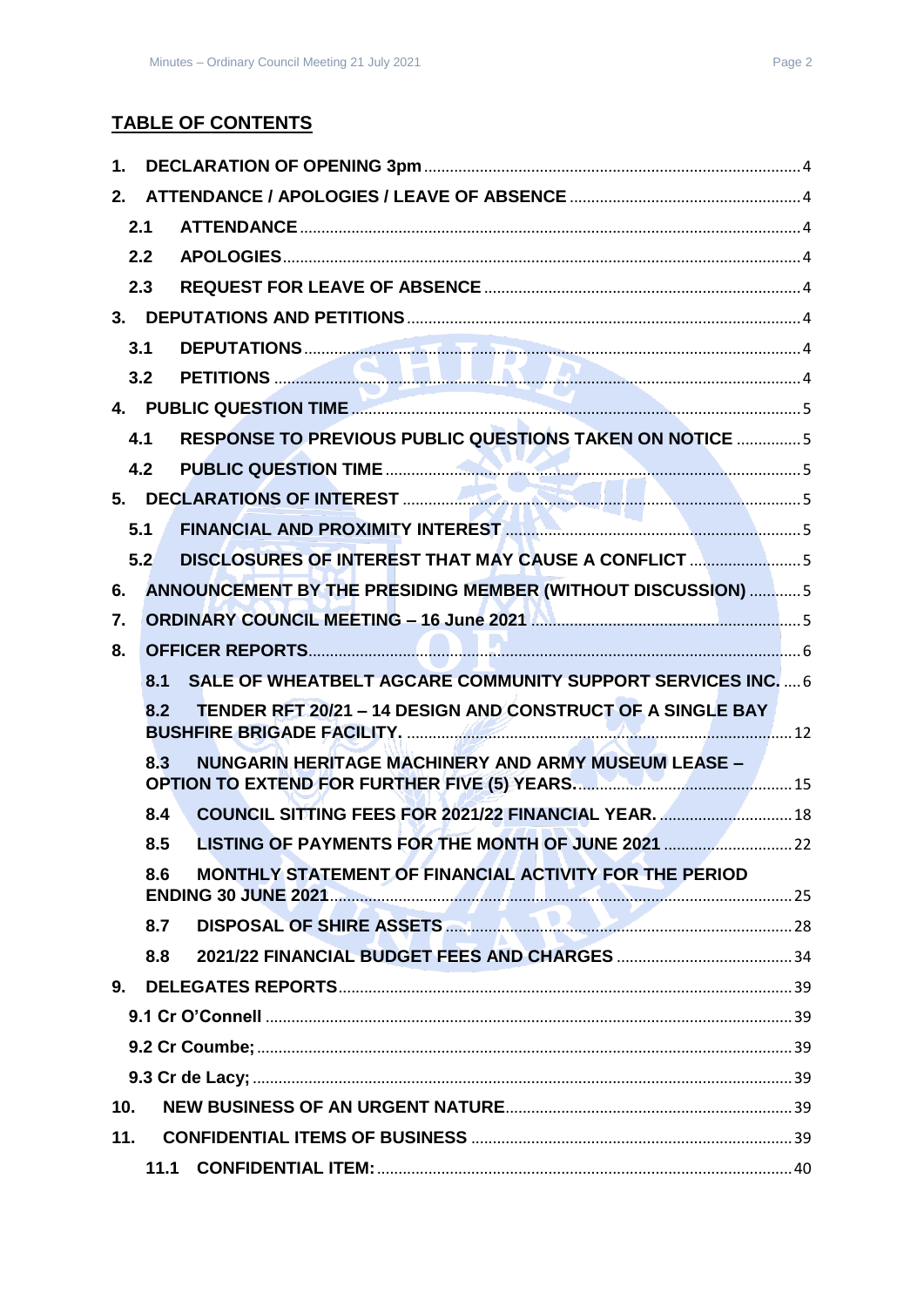| <b>REQUEST TO REIMBURSE LEGAL FEES RELATING TO UNPAID RATES</b> |  |  |  |
|-----------------------------------------------------------------|--|--|--|
|                                                                 |  |  |  |
|                                                                 |  |  |  |

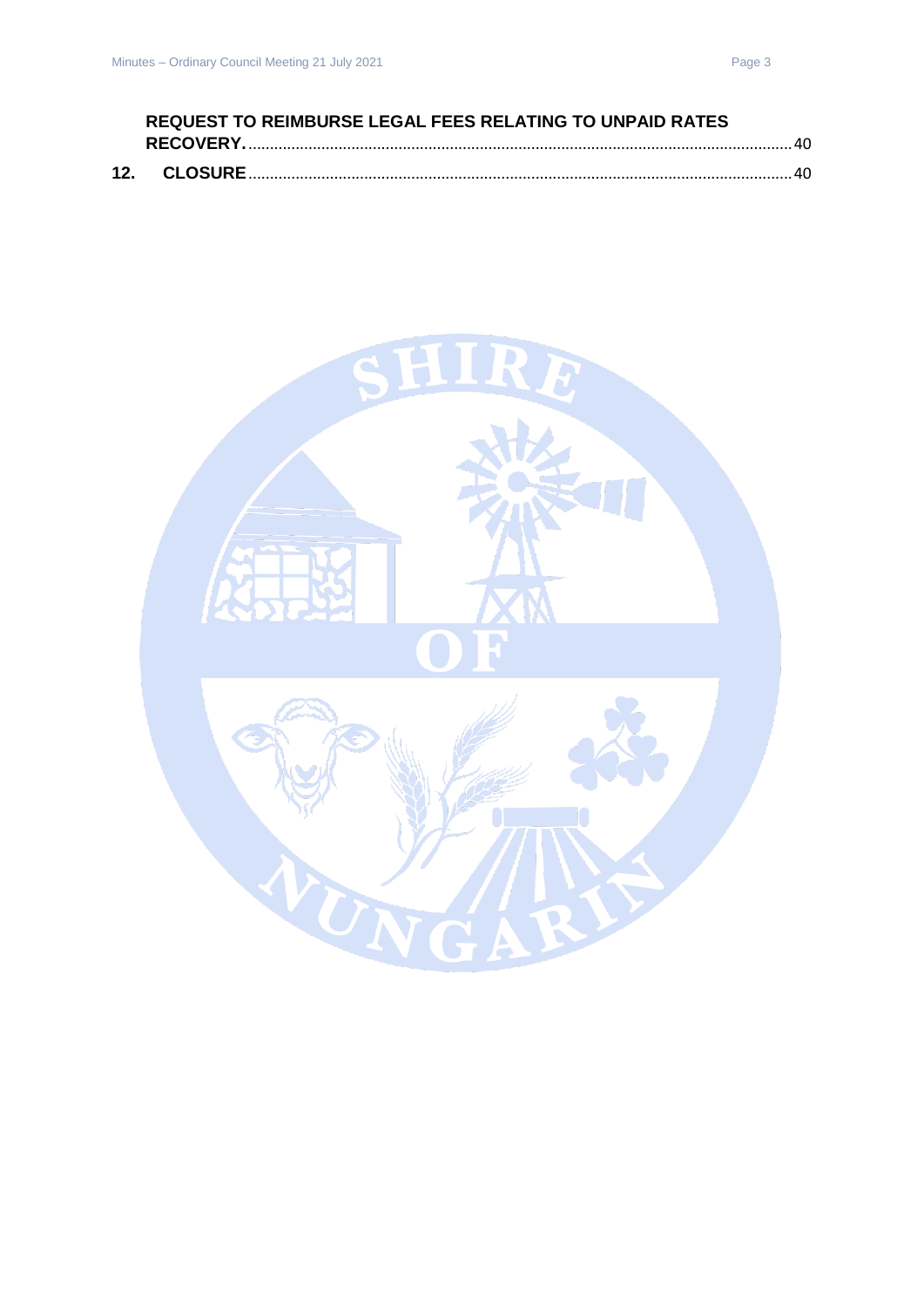## **AGENDA**

#### <span id="page-3-0"></span>**1. DECLARATION OF OPENING 3pm**

The Shire President declared the meeting open at 3:00pm Cr RE O'Connell read the Affirmation of Civic Duty and Responsibility and Cr de Lacy read out the Acknowledgment of Traditional Custodians.

#### *Affirmation of Civic Duty and Responsibility*

*I make this Affirmation in good faith on behalf of Councillors and Officers of the Shire of Nungarin. We collectively declare we will duly, faithfully, honestly and with integrity fulfil the duties of our respective office and positions for all the people in the district according to the best of our judgment and ability.*

#### Acknowledgement of Traditional Custodians

We wish to acknowledge the Traditional Custodians of the land we are meeting on, the Njaki Njaki Nyoongar people, and recognise the contribution of Elders past, present and future.

#### <span id="page-3-2"></span><span id="page-3-1"></span>**2. ATTENDANCE / APOLOGIES / LEAVE OF ABSENCE**

## **2.1 ATTENDANCE**

Shire President Cr P de Lacy Deputy Shire President Cr G Coumbe Elected Member Cr RE O'Connell Elected Member Cr K Dayman Elected Member Cr J Davis Elected Member New Cr W Lee Elected Member Cr R Mizia

Chief Executive Officer Mr L Long Manager Works & Services Mr C Large

## <span id="page-3-3"></span>**2.2 APOLOGIES**

Nil

<span id="page-3-4"></span>**2.3 REQUEST FOR LEAVE OF ABSENCE** Nil

#### <span id="page-3-6"></span><span id="page-3-5"></span>**3. DEPUTATIONS AND PETITIONS**

- **3.1 DEPUTATIONS** Nil
- <span id="page-3-7"></span>**3.2 PETITIONS** Nil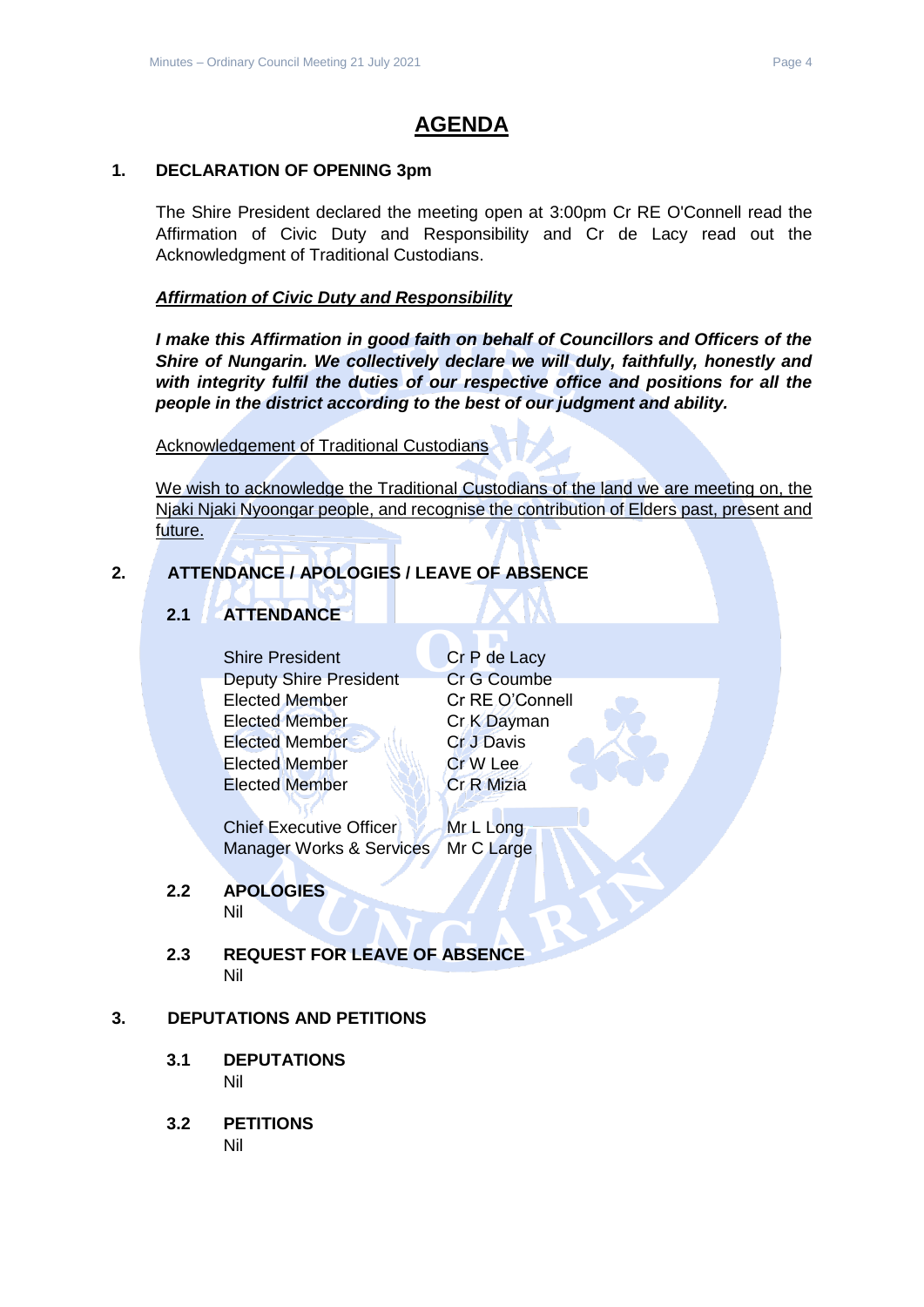#### <span id="page-4-1"></span><span id="page-4-0"></span>**4. PUBLIC QUESTION TIME**

#### **4.1 RESPONSE TO PREVIOUS PUBLIC QUESTIONS TAKEN ON NOTICE** Nil

<span id="page-4-2"></span>**4.2 PUBLIC QUESTION TIME**

Nil

#### <span id="page-4-4"></span><span id="page-4-3"></span>**5. DECLARATIONS OF INTEREST**

#### **5.1 FINANCIAL AND PROXIMITY INTEREST**

Cr Mizia Affecting Impartiality – Item 8.1 Sale of Wheatbelt Agcare Community Support Services Inc (Vehicle) – Spouse works for Agcare and current drives the car in question.

Cr Coumbe Affecting Impartiality – Item 8.1 Item 8.1 Sale of Wheatbelt Agcare Community Support Services Inc (Vehicle) – Shire representative on the Agcare committee.

Cr Dayman Financial Interest – Item 8.1 Sale of Wheatbelt Agcare Community Support Services Inc (Vehicle) – Employee of Wheatbelt Agcare.

Cr Coumbe Affecting Impartiality – Item 8.3 Nungarin Heritage Machinery and Army Museum Lease – Option to Extend for Further Five (5) Years – Chairman of the Museum.

Cr Lee Affecting Impartiality - Item 8.3 Nungarin Heritage Machinery and Army Museum Lease – Option to Extend for Further Five (5) Years – Committee Member.

Cr Mizia Affecting Impartiality – Item 8.3 Nungarin Heritage Machinery and Army Museum Lease – Option to Extend for Further Five (5) Years – Committee Member

#### **5.2 DISCLOSURES OF INTEREST THAT MAY CAUSE A CONFLICT**

#### <span id="page-4-6"></span><span id="page-4-5"></span>**6. ANNOUNCEMENT BY THE PRESIDING MEMBER (WITHOUT DISCUSSION)** Nil

#### <span id="page-4-7"></span>**7. ORDINARY COUNCIL MEETING – 16 June 2021**

#### **COUNCIL RESOLUTION 6717**

**That the Minutes of the Ordinary Council Meeting held on 16 June 2021 be confirmed as being a true and accurate record.**

**Moved: Cr R Mizia Seconded: Cr G Coumbe**

**CARRIED 7/0**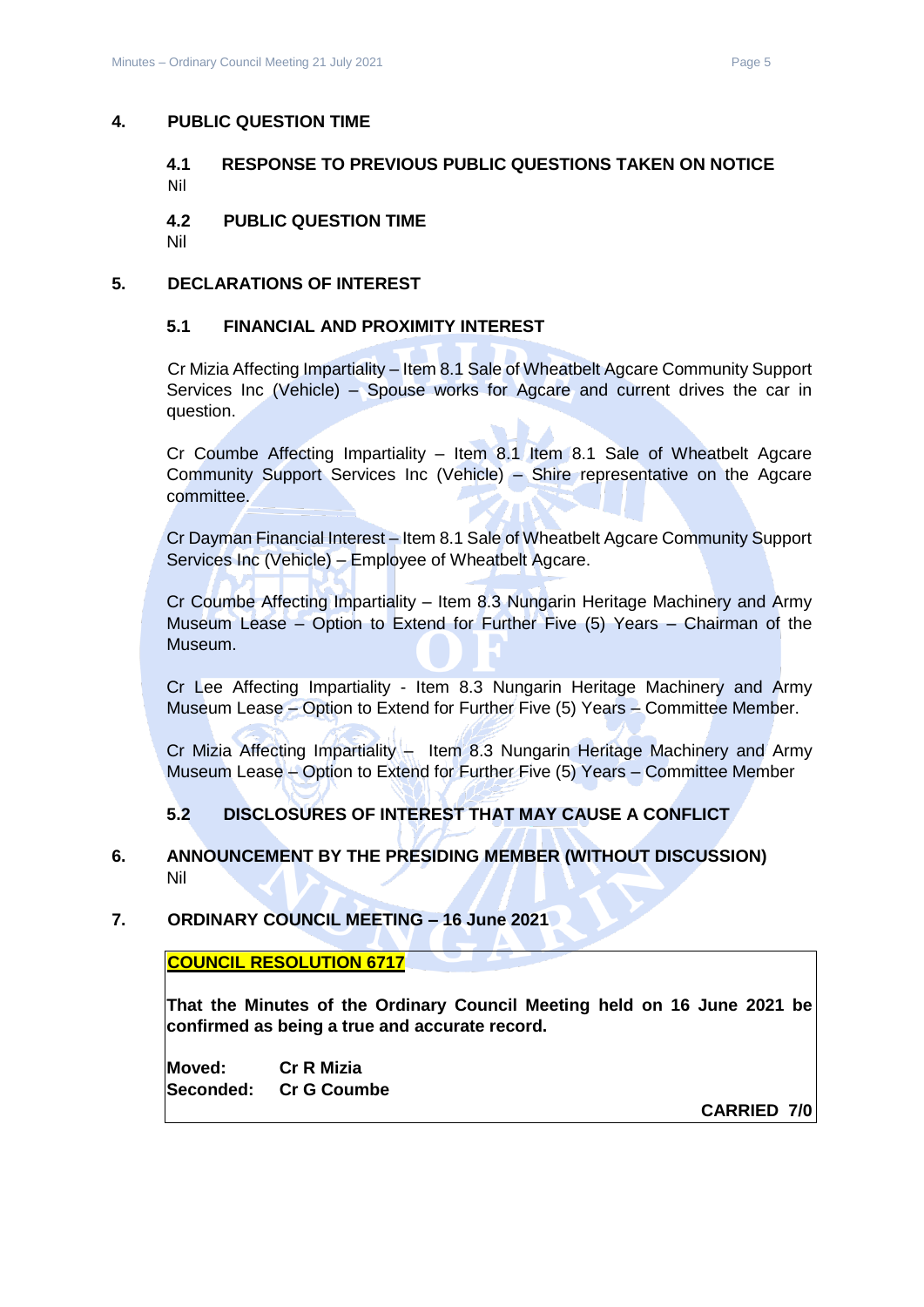#### <span id="page-5-0"></span>**8. OFFICER REPORTS**

Cr Mizia Affecting Impartiality – Item 8.1 Sale of Wheatbelt Agcare Community Support Services Inc (Vehicle) – Spouse works for Agcare and current drives the car in question.

Cr Coumbe Affecting Impartiality – Item 8.1 Item 8.1 Sale of Wheatbelt Agcare Community Support Services Inc (Vehicle) – Shire representative on the Agcare committee.

Cr Dayman Financial Interest – Item 8.1 Sale of Wheatbelt Agcare Community Support Services Inc (Vehicle) – Employee of Wheatbelt Agcare.

Councillor Dayman left the chambers at 3:08pm

Council Dayman returned to the chambers at 3:10pm

<span id="page-5-1"></span>

| SALE OF WHEATBELT AGCARE COMMUNITY SUPPORT SERVICES INC.<br>8.1 |                                                 |  |  |  |  |
|-----------------------------------------------------------------|-------------------------------------------------|--|--|--|--|
| File Ref:                                                       |                                                 |  |  |  |  |
| <b>Previous Item Ref:</b>                                       | Nil                                             |  |  |  |  |
| <b>Applicant:</b>                                               | Nil                                             |  |  |  |  |
| <b>Author and Title:</b>                                        | Leonard Long, Chief Executive Officer           |  |  |  |  |
| <b>Declaration of Interest:</b>                                 | <b>Nil</b>                                      |  |  |  |  |
| <b>Voting Requirements</b>                                      | <b>Simple Majority</b>                          |  |  |  |  |
| <b>Attachment Number:</b>                                       | Attachment 8.1A - Correspondence from Wheatbelt |  |  |  |  |
|                                                                 | Agcare                                          |  |  |  |  |

#### **COUNCIL RESOLUTION 6718**

#### **That Council:**

- **1. Approves the sale of the 2016 Holden Captiva 5LS (FWD) Auto 4D Wagon 4 Cylinder currently leased to the Wheatbelt Agcare Community Support Services Inc, to the Wheatbelt Agcare Community Support Services Inc for \$8,500.**
- **2. Advises the Chief Executive Officer that the funds received from the sale of the vehicle in (1) above be placed in the GL 11102020 Plant Reserve.**

| Moved:   |  |
|----------|--|
| Secondec |  |

**Cr G Coumbe Seconded: Cr W Lee**

**CARRIED 6/0**

#### **IN BRIEF**

The Shire has received a request from the Wheatbelt Agcare Community Support Services Inc. to purchase the vehicle currently supplied to them through the Shire.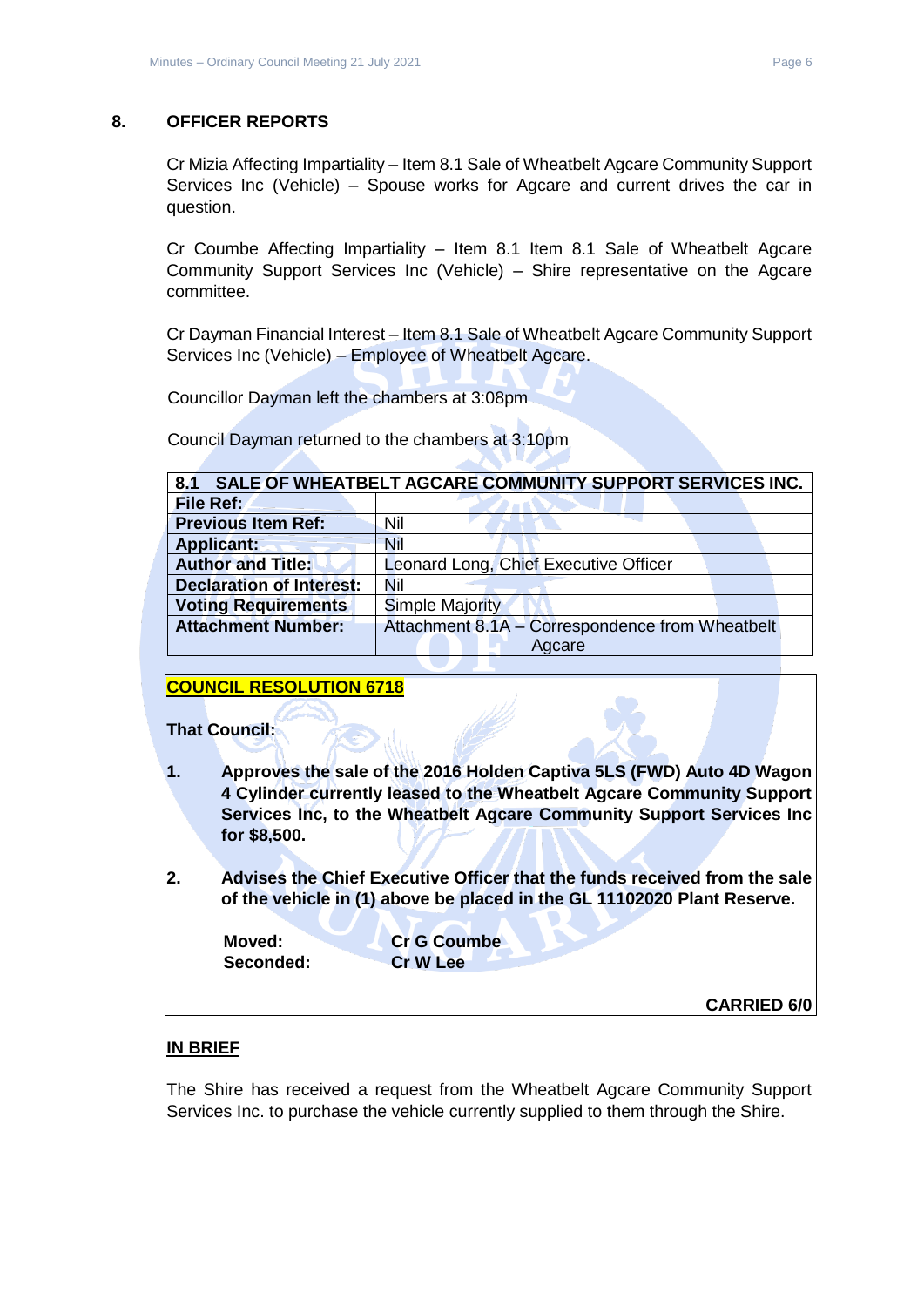**BACKGROUND**

The Shire has since approximately 2001 provided a vehicle to the Wheatbelt Agcare Community Support Services Inc (Agcare). Earlier in the year the Agcare requested to replace the vehicle.

Based on the kilometres the vehicle travels and to optimise the trade in value, the vehicle has been earmarked to be replaced every 3 years.

The replacement of the vehicle has been factored in to the "plant replacement program" and is due to be replaced with a Toyota Rav 4 2WD GX in the 2021/22 financial year.

#### **REPORT DETAIL**

Currently the Agcare leases the 2016 Holden Captiva for \$570 (excl GST) per month. The vehicle is to be replaced with a Toyota Rav4 with the lease cost is proposed to increase to \$920 (excl GST).

Agcare has indicated should the lease cost increase as proposed it would rather purchase the 2016 Holden Captiva and if not for sale Agcare would be able to continue to pay the current lease of \$570 (excl GST) (**ATTACHMENT 8.1A**).

The purchase of the Toyota Rav4 includes the trade-in of the 2016 Holden Captiva. The trade-in value of the 2016 Holden Captiva as provided by a Toyota dealership is \$8,500.

To mitigate the depreciation of plant which includes light vehicles it is imperative to replace plant at the optimal time to ensure the best value for money. By replacing plant at the optimal time will assist the Shire in reaching the Department of Local Government, Sport and Cultural Industries ratio benchmark. Every year local governments are audited by the Office of the Auditor General which audit includes the assessment of inter alia the Asset Consumption Ratio.

Due to Holden exiting Australia the resell value of second-hand Holden's have plummeted. Should Council retain the vehicle on its register the depreciation would increase dramatically and may impact negatively on the relevant ratio. For this reason, it was decided to replace the Holden with a Toyota which is know to hold its value better than most vehicles.

However, the sale of the vehicle to Agcare would result in the vehicle being removed from the Shire register and would no longer be included in any depreciation calculations.

| <b>Focus Area</b> | Civic Leadership                                                   |
|-------------------|--------------------------------------------------------------------|
| <b>Aspiration</b> | A strong local democracy with an actively engaged community and    |
|                   | effective partnerships.                                            |
| <b>Objective</b>  | 1. Commit to the provision of essential and non-essential services |
|                   | in the community.                                                  |

#### **SHIRE OF NUNGARIN COMMUNITY STRATEGIC PLAN 2023**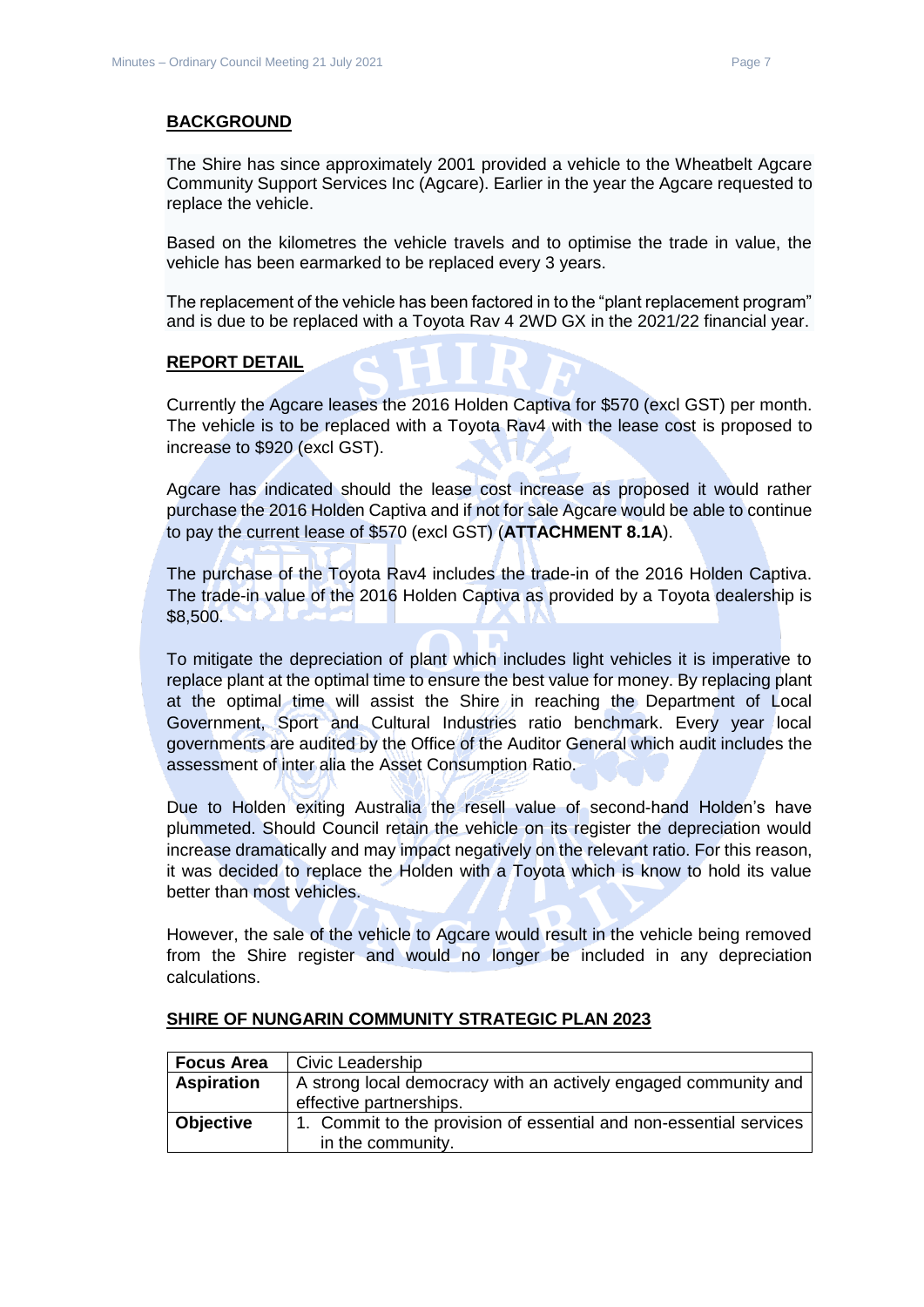#### **OTHER STRATEGIC LINKS** Nil

#### **STATUTORY ENVIRONMENT**

*Local Government Act 1995*

- *3.58. Disposing of property*
	- *(1) In this section —*

*and*

*dispose includes to sell, lease, or otherwise dispose of, whether absolutely or not;*

*property includes the whole or any part of the interest of a local government in property, but does not include money.*

- *(2) Except as stated in this section, a local government can only dispose of property to —*
	- *(a) the highest bidder at public auction; or*
	- *(b) the person who at public tender called by the local government makes what is, in the opinion of the local government, the most acceptable tender, whether or not it is the highest tender.*

*(3) A local government can dispose of property other than under subsection (2) if, before agreeing to dispose of the property —*

- *(a) it gives local public notice of the proposed disposition —*
	- *(i) describing the property concerned; and*
	- *(ii) giving details of the proposed disposition; and*
	- *(iii) inviting submissions to be made to the local government before a date to be specified in the notice, being a date not less than 2 weeks after the notice is first given;*
- *(b) it considers any submissions made to it before the date specified in the notice and, if its decision is made by the council or a committee, the decision and the reasons for it are recorded in the minutes of the meeting at which the decision was made.*
- *(4) The details of a proposed disposition that are required by subsection (3)(a)(ii) include —*
	- *(a) the names of all other parties concerned; and*
	- *(b) the consideration to be received by the local government for the disposition; and*
	- *(c) the market value of the disposition —*
		- *(i) as ascertained by a valuation carried out not more than 6 months before the proposed disposition; or*
		- *(ii) as declared by a resolution of the local government on the basis of a valuation carried out more than 6 months before the proposed disposition that the local government believes to be a true indication of the value at the time of the proposed disposition.*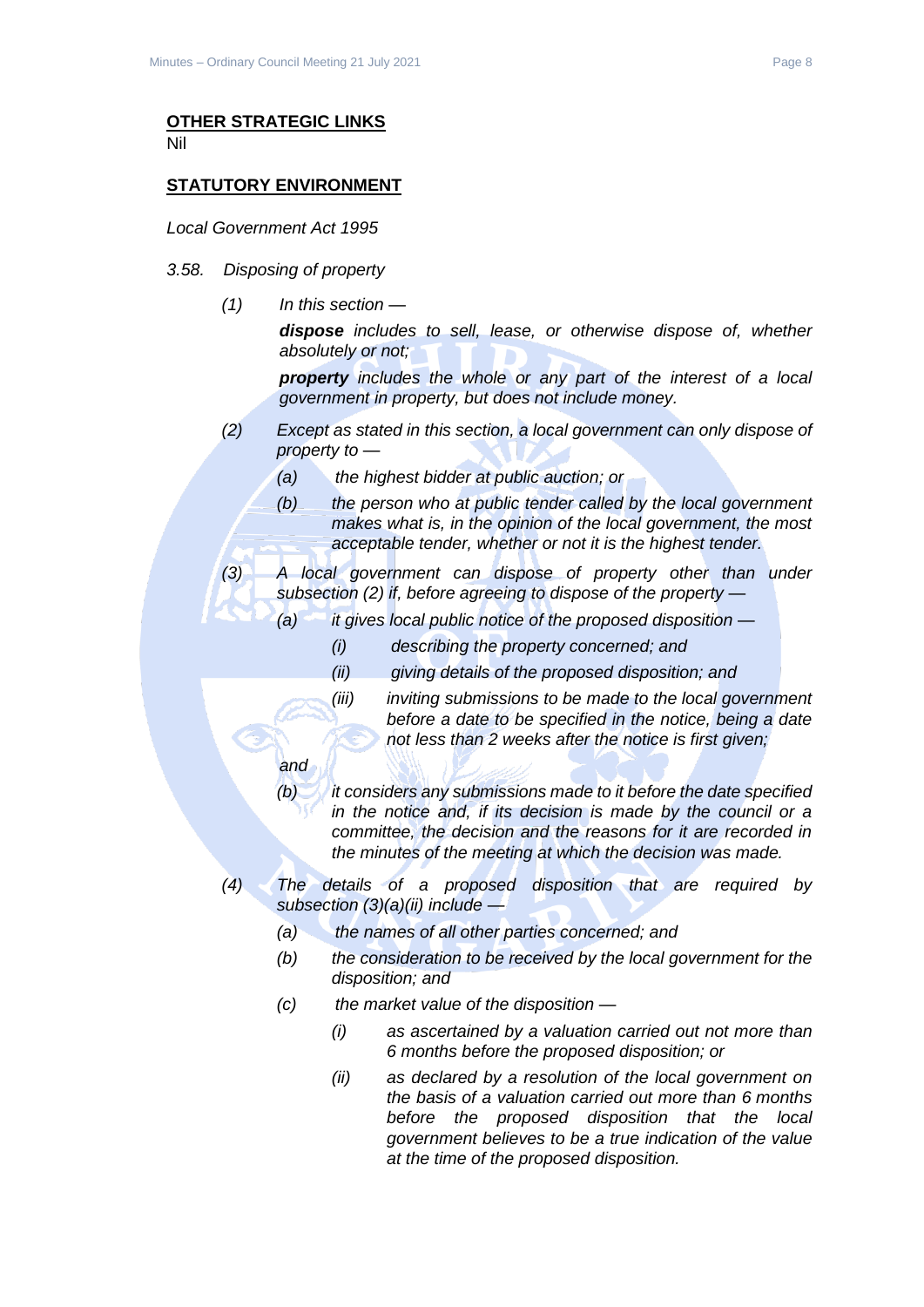- *(5) This section does not apply to —*
	- *(a) a disposition of an interest in land under the Land Administration Act 1997 section 189 or 190; or*
	- *(b) a disposition of property in the course of carrying on a trading undertaking as defined in section 3.59; or*
	- *(c) anything that the local government provides to a particular person, for a fee or otherwise, in the performance of a function that it has under any written law; or*
	- *(d) any other disposition that is excluded by regulations from the application of this section.*

*Local Government (Functions and General) Regulations 1996*

- *30. Dispositions of property excluded from Act s. 3.58*
	- *(1) A disposition that is described in this regulation as an exempt disposition is excluded from the application of section 3.58 of the Act.*
	- *(2) A disposition of land is an exempt disposition if —*
		- *(a) the land is disposed of to an owner of adjoining land (in this paragraph called the transferee) and —*
			- *(i) its market value is less than \$5 000; and*
			- *(ii) the local government does not consider that ownership of the land would be of significant benefit to anyone other than the transferee;*
			- *or*

*(b) the land is disposed of to a body, whether incorporated or not — (i) the objects of which are of a charitable, benevolent, religious, cultural, educational, recreational, sporting or* 

- *other like nature; and (ii) the members of which are not entitled or permitted to receive any pecuniary profit from the body's transactions;*
- *or*
- *(c) the land is disposed of to —*
	- *(i) the Crown in right of the State or the Commonwealth; or*
	- *(ii) a department, agency, or instrumentality of the Crown in right of the State or the Commonwealth; or*
	- *(iii) another local government or a regional local government; or*
- *(d) it is the leasing of land to an employee of the local government for use as the employee's residence; or*
- *(e) it is the leasing of land for a period of less than 2 years during all or any of which time the lease does not give the lessee the exclusive use of the land; or*
- *(f) it is the leasing of land to a person registered under the Health Practitioner Regulation National Law (Western Australia) in the medical profession to be used for carrying on his or her medical practice; or*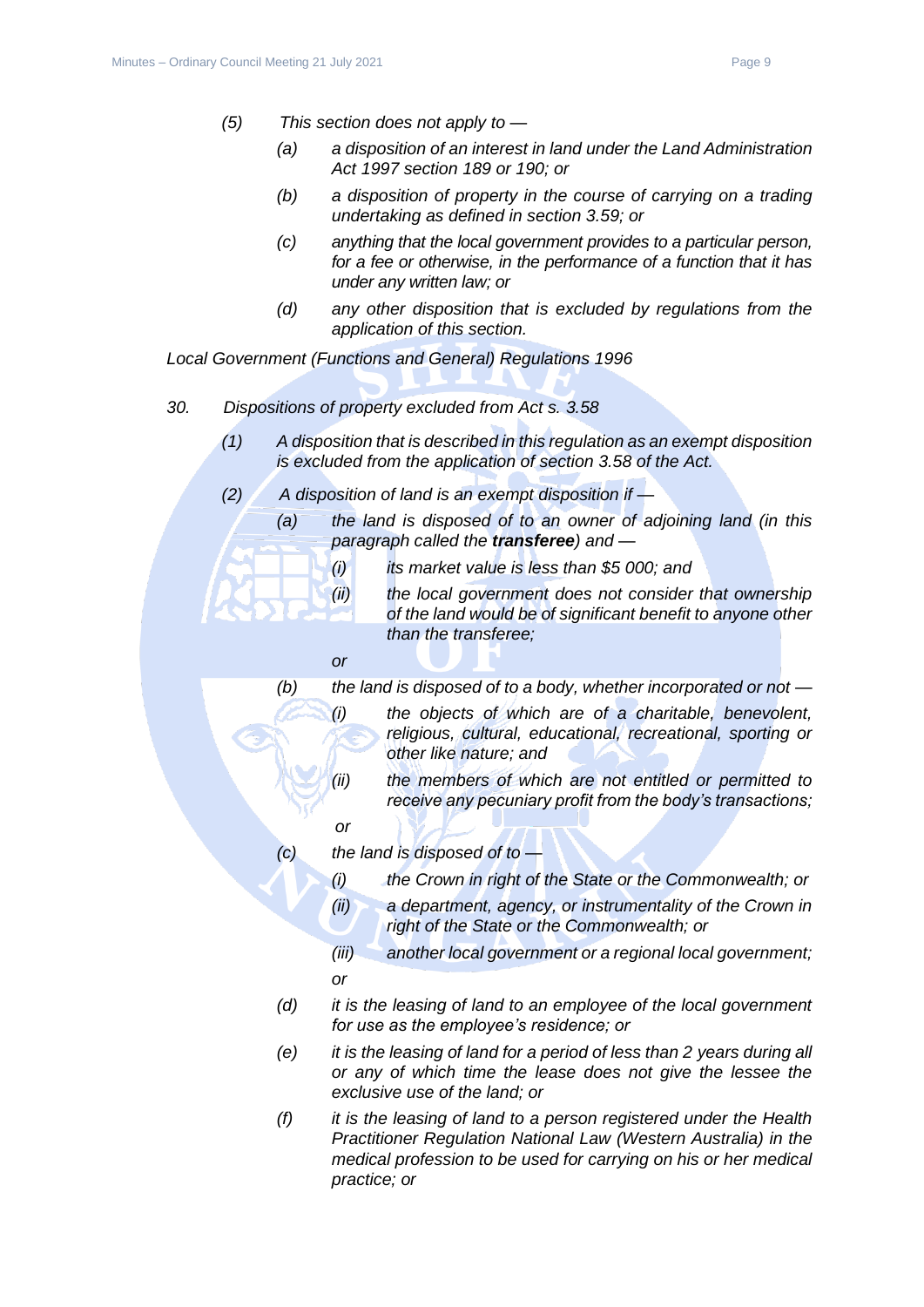- *(g) it is the leasing of residential property to a person.*
- *(2a) A disposition of property is an exempt disposition if the property is disposed of within 6 months after it has been —*
	- *(a) put out to the highest bidder at public auction, in accordance with section 3.58(2)(a) of the Act, but either no bid is made or any bid made does not reach a reserve price fixed by the local government; or*
	- *(b) the subject of a public tender process called by the local government, in accordance with section 3.58(2)(b) of the Act, but either no tender is received or any tender received is unacceptable; or*
	- *(c) the subject of Statewide public notice under section 3.59(4) of the Act, and if the business plan referred to in that notice described the property concerned and gave details of the proposed disposition including —*
		- *(i) the names of all other parties concerned; and*
		- *(ii) the consideration to be received by the local government for the disposition; and*
		- *(iii) the market value of the disposition as ascertained by a valuation carried out not more than 12 months before the proposed disposition.*
- *(2b) Details of a disposition of property under subregulation (2a) must, for a period of 1 year beginning on the day of the initial auction or tender —*
	- *(a) be made available for public inspection; and*
	- *(b) be published on the local government's official website.*
- *(3) A disposition of property other than land is an exempt disposition if —*
	- *(a) its market value is less than \$20 000; or*
	- *(b) the entire consideration received by the local government for the disposition is used to purchase other property, and where the total consideration for the other property is not more, or worth more, than \$75 000.*

#### **SUSTAINABILITY AND RISK CONSIDERATIONS**

*Economic - (Impact on the Economy of the Shire and Region)* Nil

*Social - (Quality of life to community and/or affected landowners)* Nil

*Policy Implications* Nil

#### **Risk Management Implications**

| Risk Level | <b>Comment</b>                                                          |
|------------|-------------------------------------------------------------------------|
| Moderate   | Retaining the vehicle on the Council register necessitates that it gets |
|            | replaced to ensure best value for money. Not replacing or selling the   |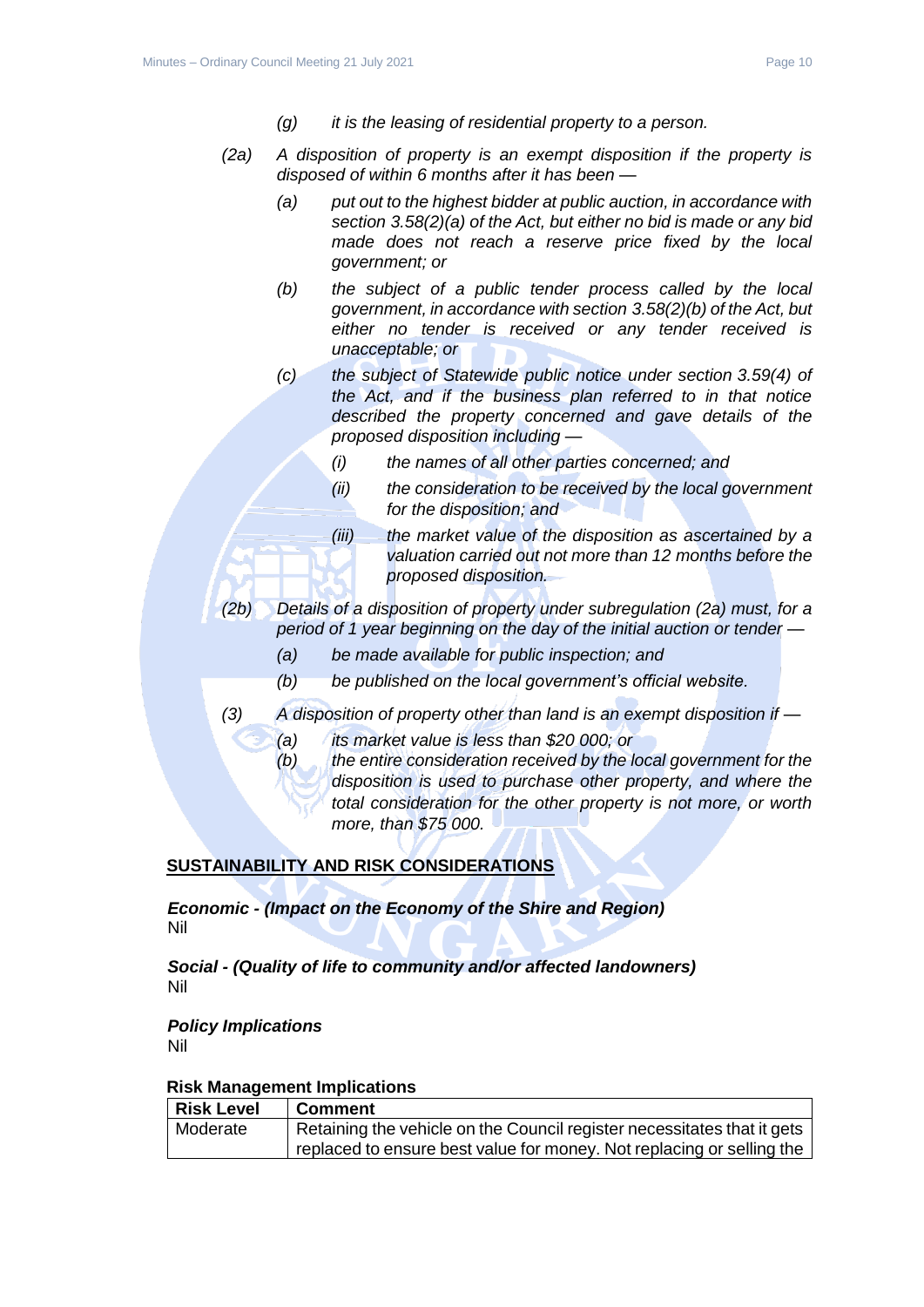|        |  |  |  |  | vehicle may have a negative impact on the Asset Consumption |  |
|--------|--|--|--|--|-------------------------------------------------------------|--|
| Ratio. |  |  |  |  |                                                             |  |

#### **CONSULTATION**

WALGA Governance Team

#### **RESOURCE IMPLICATIONS**

#### **Financial**

Should Council resolve to sell the vehicle to Agcare the funds should be placed in the Plant Reserve.

#### **Workforce**

Nil

#### **OPTIONS**

Council has the option of:

- 1. Accepting the officer's recommendation.
- 2. Amending the officer's recommendation.

VUN

#### **CONCLUSION**

The sale of the vehicle directly to Agcare will be compliant with the relevant act and regulation due to the value of the vehicle being determined to be less than \$20,000.

Further, the sale or replacement of the vehicle will have a positive impact on the Shire's Asset Consumption Ratio which forms part of the annual audit. In addition, the sale of the vehicle has a positive impact on the endorsed 'plant replacement program', and enables the possible purchase of a mini excavator brought forward without a financial impact on the proposed minimal annual reserve transfer.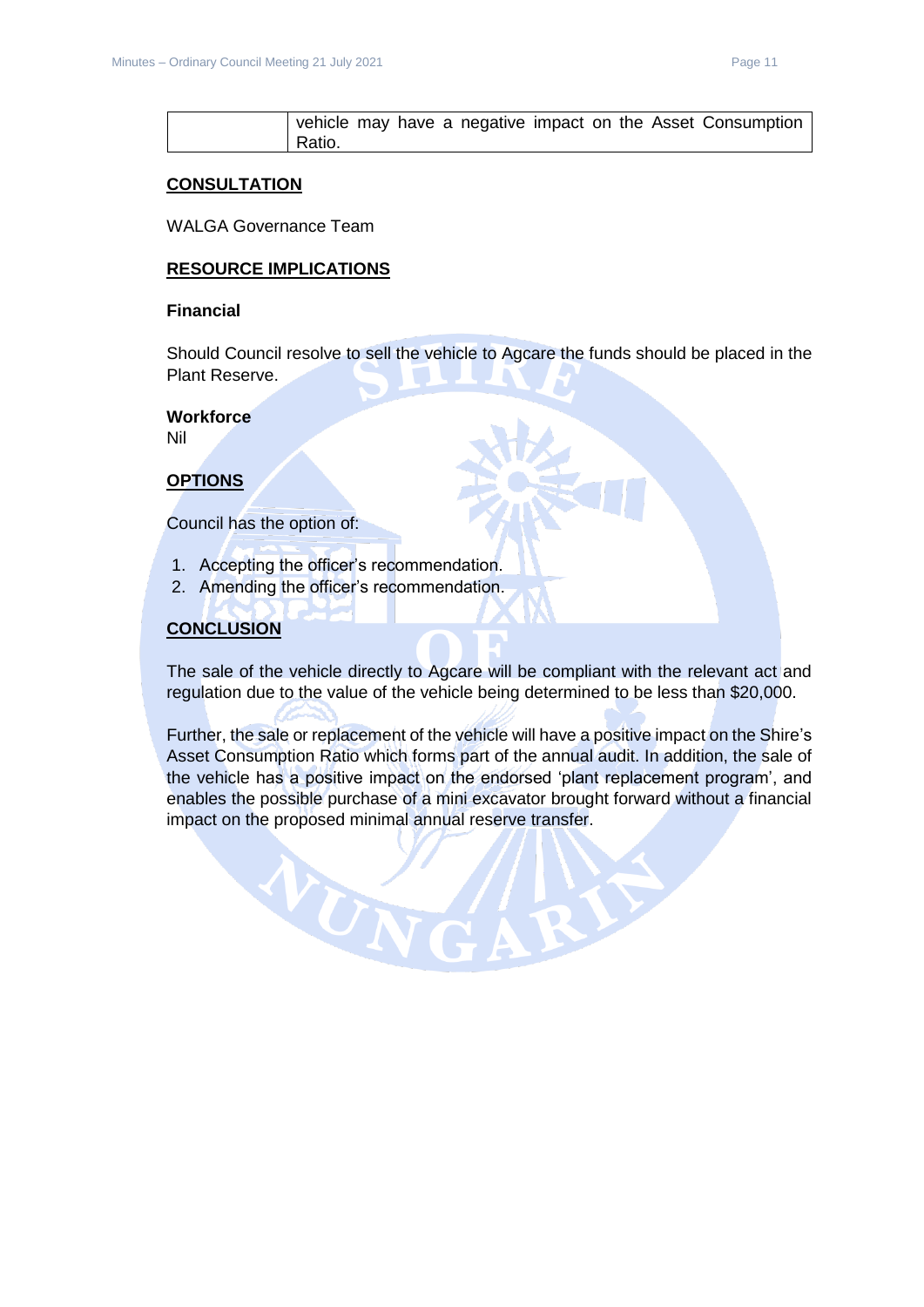### <span id="page-11-0"></span>**8.2 TENDER RFT 20/21 – 14 DESIGN AND CONSTRUCT OF A SINGLE BAY BUSHFIRE BRIGADE FACILITY.**

| File Ref:                       | 161004.8                                             |
|---------------------------------|------------------------------------------------------|
| <b>Previous Item Ref:</b>       | Nil                                                  |
| <b>Applicant:</b>               | Nil                                                  |
| <b>Author and Title:</b>        | Leonard Long, Chief Executive Officer                |
| <b>Declaration of Interest:</b> | Nil                                                  |
| <b>Voting Requirements</b>      | <b>Simple Majority</b>                               |
| <b>Attachment:</b>              | Attachment 8.2A - Confidential Assessment of Tenders |

#### **COUNCIL RESOLUTION 6719**

**That Council:**

- **1. Award Tender 20/21 – 14 for the Design and Construct of a single bay Bushfire Brigade Facility on portion of Lot 150 Danberrin Road (Depot location) to Molivi Construction Pty Ltd.**
- **2. Authorises the Chief Executive Officer to sign the construction contract between the Shire of Nungarin and Molivi Construction Pty Ltd.**

| Moved:<br>Seconded: | <b>Cr RE O'Connell</b><br><b>Cr K Dayman</b> |                    |  |
|---------------------|----------------------------------------------|--------------------|--|
|                     |                                              | <b>CARRIED 7/0</b> |  |

#### **IN BRIEF**

Council is requested to consider the awarding of the Design and Construct tender relating to the construction of a single bay Bushfire Brigade Facility to Molivi Construction Pty Ltd.

#### **BACKGROUND**

Council obtained a grant through the Department of Fire and Emergency Services (DFES) for the construction of a single bay Bushfire Brigade Facility.

Lange Consulting & Software (WALGA preferred providers) were engaged to run the tender process. The tender was advertised in the West Australian with an initial closure date of 7 June 2021. However, the initial closure date was extended until 10 June 2021 to make allowance for the Public Holiday on 7 June 2021.

#### **REPORT DETAIL**

As indicated above the tender closed on 10 June 2021, with three (3) submissions received:

- Molivi Construction Pty Ltd;
- Stallion Building Co Pty Ltd; and
- CMA Contracting Pty Ltd.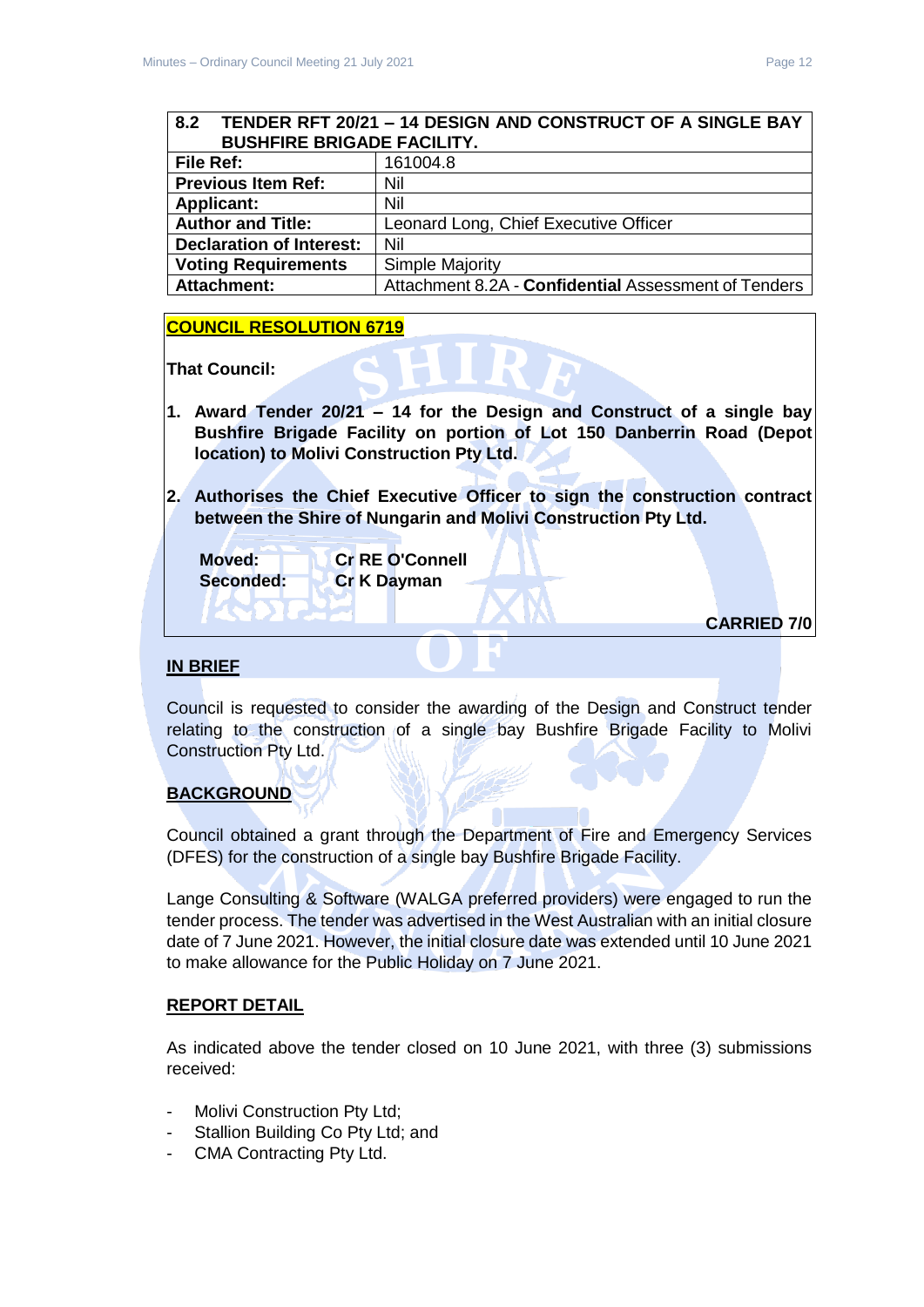The evaluation panel for the tender consisted of:

- Chief Executive Officer:
- Manager Works and Services; and
- Lange Consulting & Software.

The evaluation of each tender considered:

- Compliance Criteria;
- Qualitative Criteria;
- Value for Money;
- Price Attribute, which included:
	- o Regional Price Preference; and
	- o Risk Assessment.

The Qualitative Criteria evaluated the following aspects of the tender:

- Relevant Experience 50%
- Methodology 30%
- Resources 20%
- Safety Management Non-weighted
- 

Price Non-weighted

Following the assessment of each of the tender submissions, the aggregate scores are as follows:

- Molivi Construction Pty Ltd 100% Stallion Building CO. Pty Ltd 90%
- CMA Contracting Pty Ltd 84%

#### **SHIRE OF NUNGARIN COMMUNITY STRATEGIC PLAN 202**

| <b>Focus Area</b> | <b>Civic Leadership</b>                                                                    |
|-------------------|--------------------------------------------------------------------------------------------|
| <b>Aspiration</b> | A strong local democracy with an actively engaged community and<br>effective partnerships. |
| <b>Objective</b>  | A Shire that prospers through partnerships and good governance.                            |

#### **OTHER STRATEGIC LINKS**

Nil

#### **STATUTORY ENVIRONMENT**

- *Local Government Act 1995*

#### **SUSTAINABILITY AND RISK CONSIDERATIONS**

**Economic – (Impact on the Economy of the Shire and Region)** Nil

**Social – (Quality of life to community and / or affected land owners)** Nil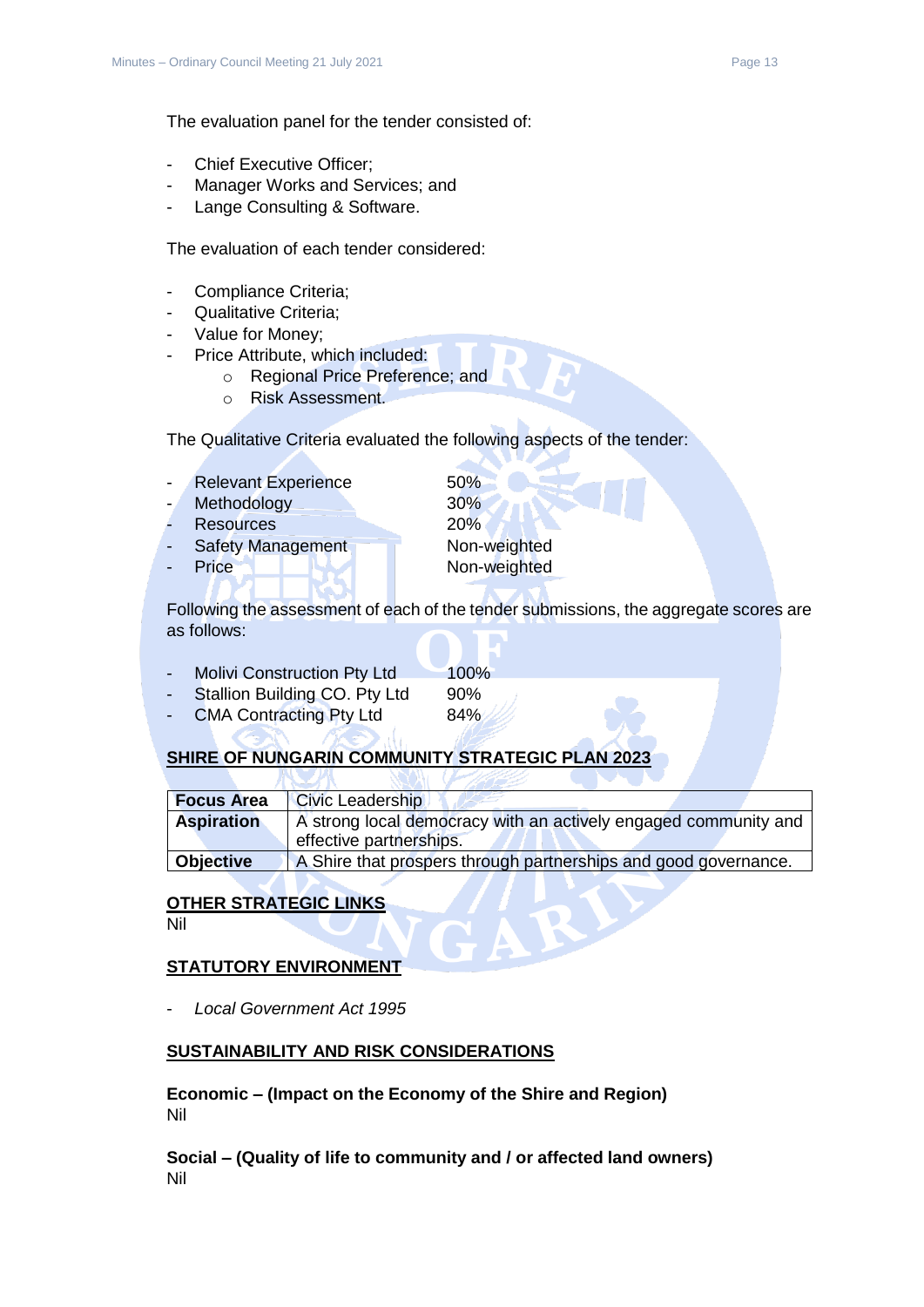#### **Policy Implications**

Policy 1.19 Local Purchasing Policy

#### **Risk Management Implications**

| Risk Level  | <b>Comment</b>                                                        |
|-------------|-----------------------------------------------------------------------|
| <b>High</b> | Should Council not resolve to award the tender the Shire risks losing |
|             | the grant funding provided by DFES.                                   |

#### **CONSULTATION**

Department of Fire and Emergency (DFES)

#### **RESOURCE IMPLICATIONS**

#### **Financial**

The tender price is more than what has been originally approved by DFES. Discussion with DFES has confirmed DFES will cover the additional cost to meet the overall cost of the project. However, it must be noted additional cost incurred above the tender price will not automatically be covered by DFES.

#### **Workforce**

The Chief Executive Officer will be involved throughout the contract management.

#### **CONCLUSION**

Whilst each one of the three (3) tenderers are well capable of undertaking the construction of the facility. Molivi Construction Pty Ltd has scored the highest and has the lowest price. In addition, Molivi is experienced in the construction of similar facilities in the wheatbelt area and understand the complexities of undertaking remote construction.

It is anticipated that the facility will reach practical completion by the end of 2021 or early 2022.

UNG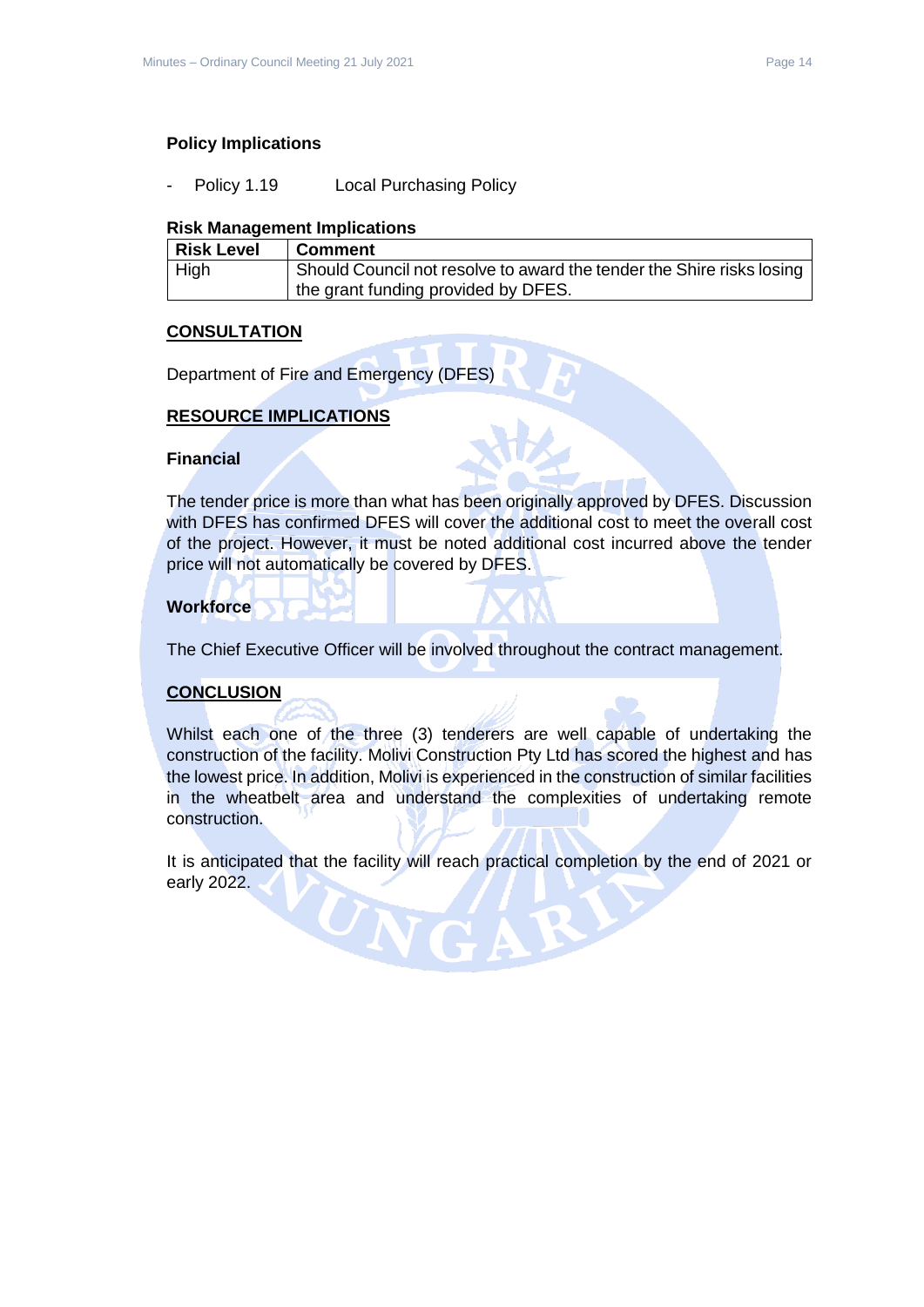Cr Coumbe Affecting Impartiality – Item 8.3 Nungarin Heritage Machinery and Army Museum Lease – Option to Extend for Further Five (5) Years – Chairman of the Museum.

Cr Lee Affecting Impartiality - Item 8.3 Nungarin Heritage Machinery and Army Museum Lease – Option to Extend for Further Five (5) Years – Committee Member.

Cr Mizia Affecting Impartiality – Item 8.3 Nungarin Heritage Machinery and Army Museum Lease – Option to Extend for Further Five (5) Years – Committee Member

<span id="page-14-0"></span>

| 8.3                             | NUNGARIN HERITAGE MACHINERY AND ARMY MUSEUM LEASE - |
|---------------------------------|-----------------------------------------------------|
|                                 | <b>OPTION TO EXTEND FOR FURTHER FIVE (5) YEARS.</b> |
| File Ref:                       | 41080 / 111202                                      |
| <b>Previous Item Ref:</b>       | Nil                                                 |
| <b>Applicant:</b>               | Nil                                                 |
| <b>Author and Title:</b>        | Leonard Long, Chief Executive Officer               |
| <b>Declaration of Interest:</b> | Nil                                                 |
| <b>Voting Requirements</b>      | <b>Simple Majority</b>                              |
| <b>Attachment:</b>              | Nil                                                 |

#### **COUNCIL RESOLUTION 6720**

**That Council:**

- **1. Extends the Nungarin Heritage Machinery and Army Museum lease for a further five (5) years (ending September 2026).**
- **2. Authorises the Chief Executive Officer to sign the Lease Agreement.**
- **3. Authorises the use of the Shire of Nungarin Common Seal on the Lease Agreement.**

**Seconded: Cr W Lee**

**Moved: Cr RE O'Connell**

**CARRIED 7/0**

#### **IN BRIEF**

A lease between Council and the Nungarin Heritage Machinery and Army Museum was signed on 1 September 2016 for a five-year period. The lease provides the Nungarin Heritage Machinery and Army Museum the option of a further five-year lease.

Council is requested to authorise the Chief Executive Officer to enter a further five term with the Nungarin Heritage Machinery and Army Museum.

#### **BACKGROUND**

The Nungarin Heritage Machinery and Army Museum represents the military history of Nungarin and is an icon in the Wheatbelt region.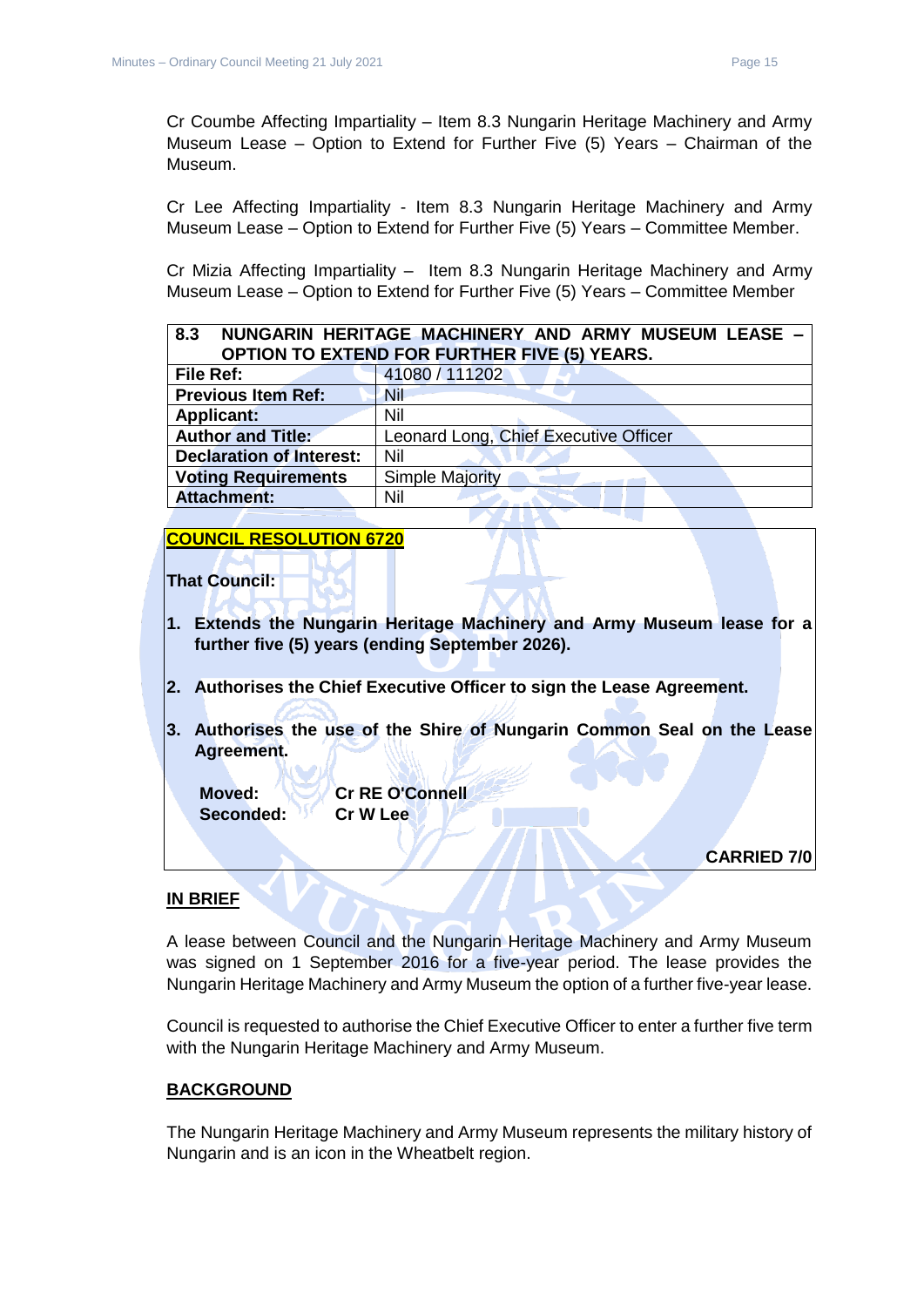#### **REPORT DETAIL**

The Nungarin Heritage Machinery and Army Museum is an important addition to the economy of the Town by attracting large numbers of visitors to the Town.

The extension of the lease will provide certainty to the museum committee members allowing them to undertake forward planning.

#### **SHIRE OF NUNGARIN COMMUNITY STRATEGIC PLAN 2023**

| <b>Focus Area</b> | Economic                                                         |
|-------------------|------------------------------------------------------------------|
| <b>Aspiration</b> | A diverse business environment with equitable telecommunications |
|                   | and infrastructure. We are uniquely Nungarin in providing a      |
|                   | memorable visitor experience.                                    |
| <b>Objective</b>  | Promote and develop a thriving tourism sector.                   |

#### **OTHER STRATEGIC LINKS**

Nil

#### **STATUTORY ENVIRONMENT**

Nil

#### **SUSTAINABILITY AND RISK CONSIDERATIONS**

#### **Economic – (Impact on the Economy of the Shire and Region)**

The entering of an extended lease will allow the Nungarin Heritage Machinery and Army Museum to continue with their visitor attraction incentives which will have a positive impact on the economy of the Shire.

## **Social – (Quality of life to community and / or affected land owners)**

Nil

#### **Policy Implications** Nil

#### **Risk Management Implications**

| <b>Risk Level</b> | <b>Comment</b>                                               |
|-------------------|--------------------------------------------------------------|
| High              | Not entering into a lease agreement risks the closure of the |
|                   | Nungarin Heritage Machinery and Army Museum.                 |

#### **CONSULTATION**

Nil

#### **RESOURCE IMPLICATIONS**

#### **Financial**

A rent and administration fee of \$100 per annum, like that of the Community Resource Centre is recommended.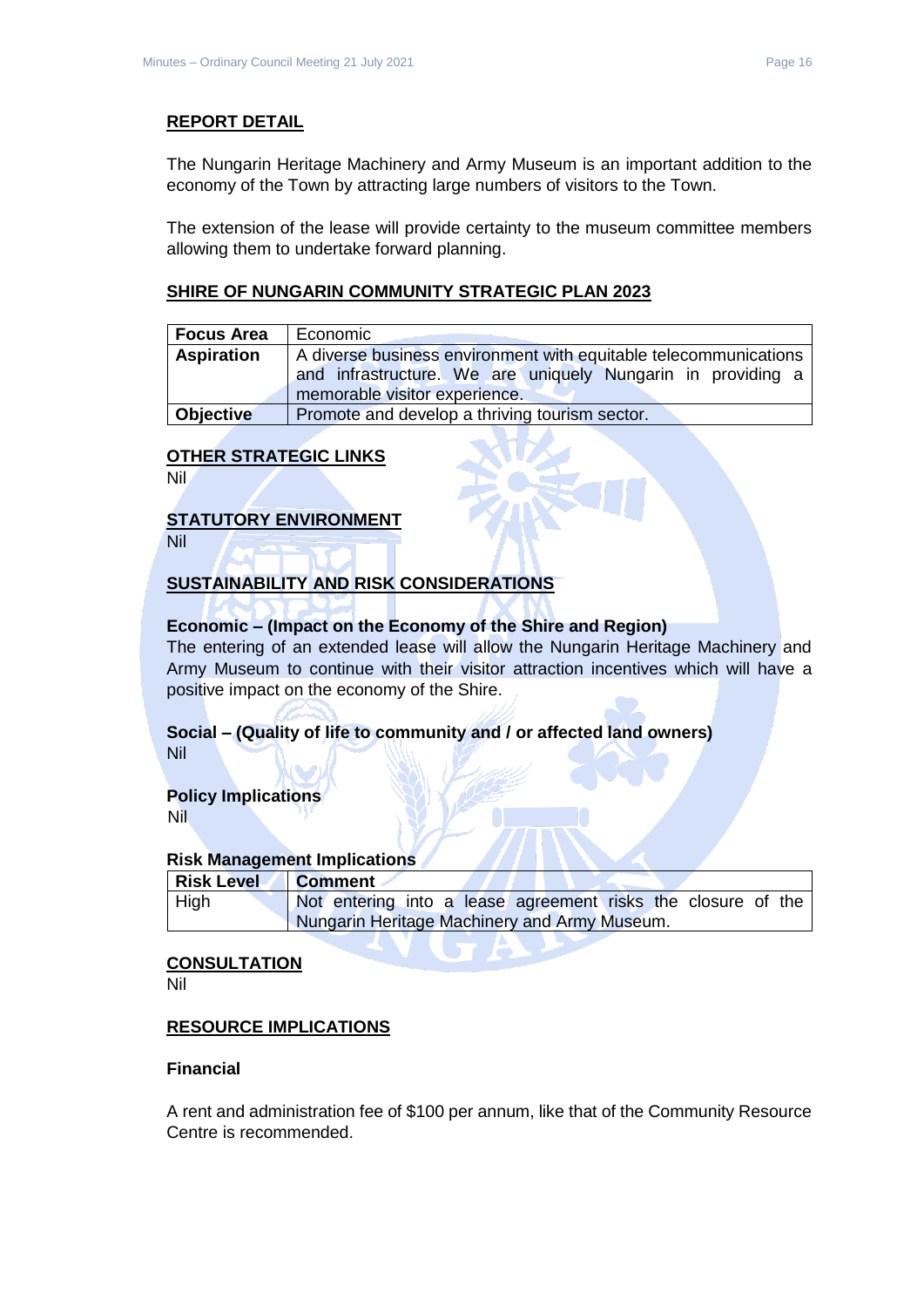## **Workforce**

Nil

#### **CONCLUSION**

The Nungarin Heritage Machinery and Army Museum is an important icon not only in the Shire but the entire region and plays an important role in the economic development of the Shire.

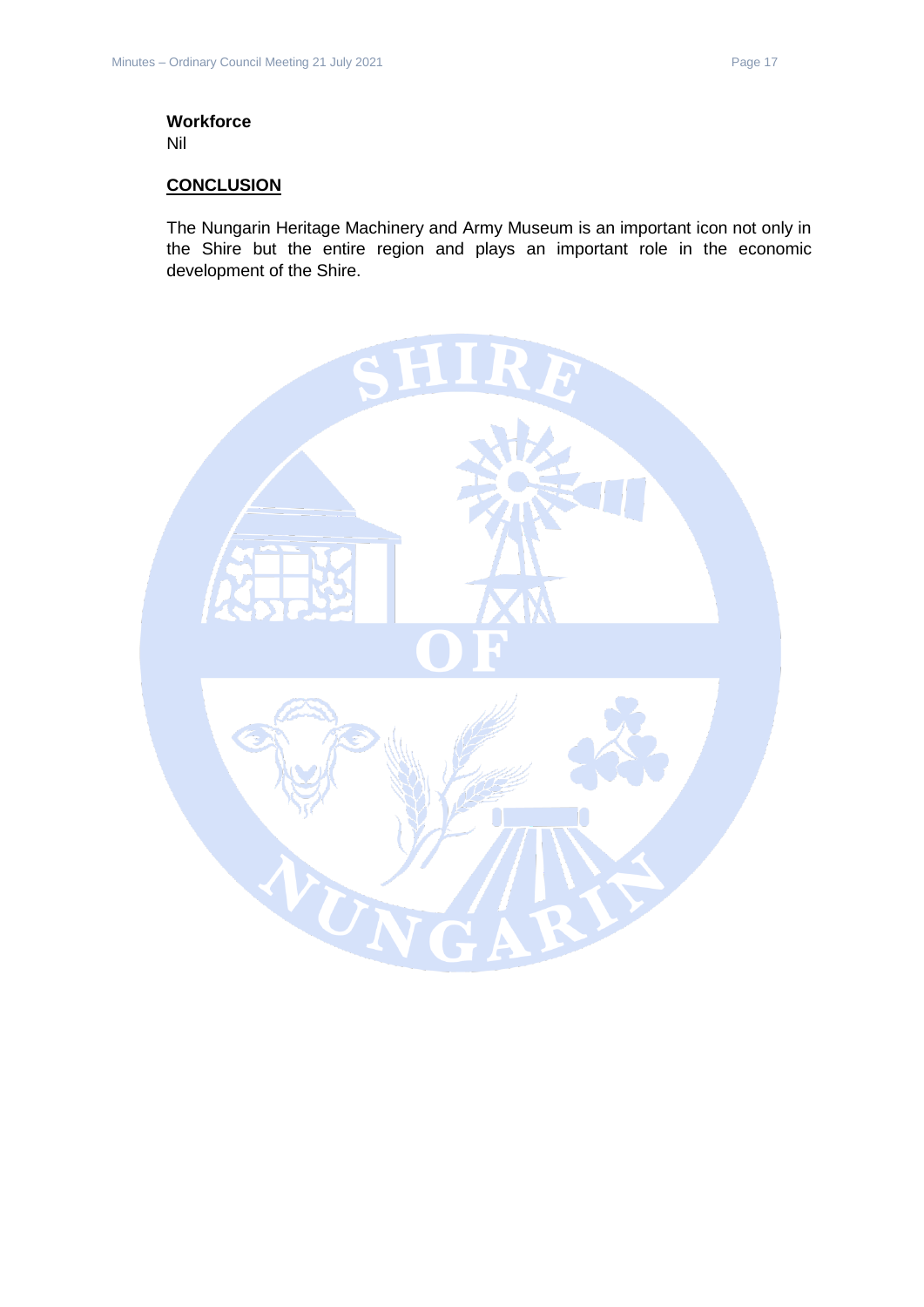<span id="page-17-0"></span>

| <b>COUNCIL SITTING FEES FOR 2021/22 FINANCIAL YEAR.</b><br>$\overline{8.4}$ |
|-----------------------------------------------------------------------------|
|-----------------------------------------------------------------------------|

| File Ref:                       | 41001                                 |  |
|---------------------------------|---------------------------------------|--|
| <b>Previous Item Ref:</b>       | Nil                                   |  |
| <b>Applicant:</b>               | Nil                                   |  |
| <b>Author and Title:</b>        | Leonard Long, Chief Executive Officer |  |
| <b>Declaration of Interest:</b> | Nil                                   |  |
| <b>Voting Requirements</b>      | <b>Absolute Majority</b>              |  |
| <b>Attachment:</b>              | Nil                                   |  |

#### **COUNCIL RESOLUTION 6721**

**That Council:**

**1. Endorses the following Elected Members Fees and Allowances payment for the 2021/22 financial year. As is**

| <b>Presidents Annual Allowance</b><br>$a_{\cdot}$                       | \$4,000 |
|-------------------------------------------------------------------------|---------|
| <b>b.</b> Presidents Sitting Fee                                        | \$120   |
| <b>Deputy Shire President</b><br>c.                                     | \$1,000 |
| <b>Elected Members Sitting Fee - Council Meetings</b><br>$\mathsf{d}$ . | \$100   |
| <b>Elected Members Sitting Fee - Other Meetings</b><br>е.               | \$50    |
| f. ICT annual allowance                                                 | \$600   |
| <b>Moved:</b><br><b>Cr K Dayman</b><br><b>Cr R Mizia</b><br>Seconded:   |         |
|                                                                         |         |
| <b>CARRIED BY ABSOLUTE MAJORITY 7/0</b>                                 |         |

#### **IN BRIEF**

Council is requested to consider and set the Elected Members Sitting Fees and Allowances which are to be incorporated into the 2021/22 Financial Budget.

 $\mathbf{M}$ 

The current Fees and Allowances are as follows:

FAN

| <b>Presidents Allowance Annual Allowance</b>   | \$4,000 |
|------------------------------------------------|---------|
| <b>Presidents Sitting Fee</b>                  | \$120   |
| Elected Members Sitting Fee - Council Meetings | \$100   |
| Elected Members Sitting Fee - Other Meetings   | \$50    |
|                                                |         |

#### **BACKGROUND**

The Salary and Allowances Tribunal (SAT) set a minimum and maximum payment amount for four (4) bands of Local Government which are determined on an annual basis.

**UTA** 

On 8 April 2021, SAT determined that the minimum and maximum allowances for each band of local government would remain unchanged, being the same determination for the past four (4) years.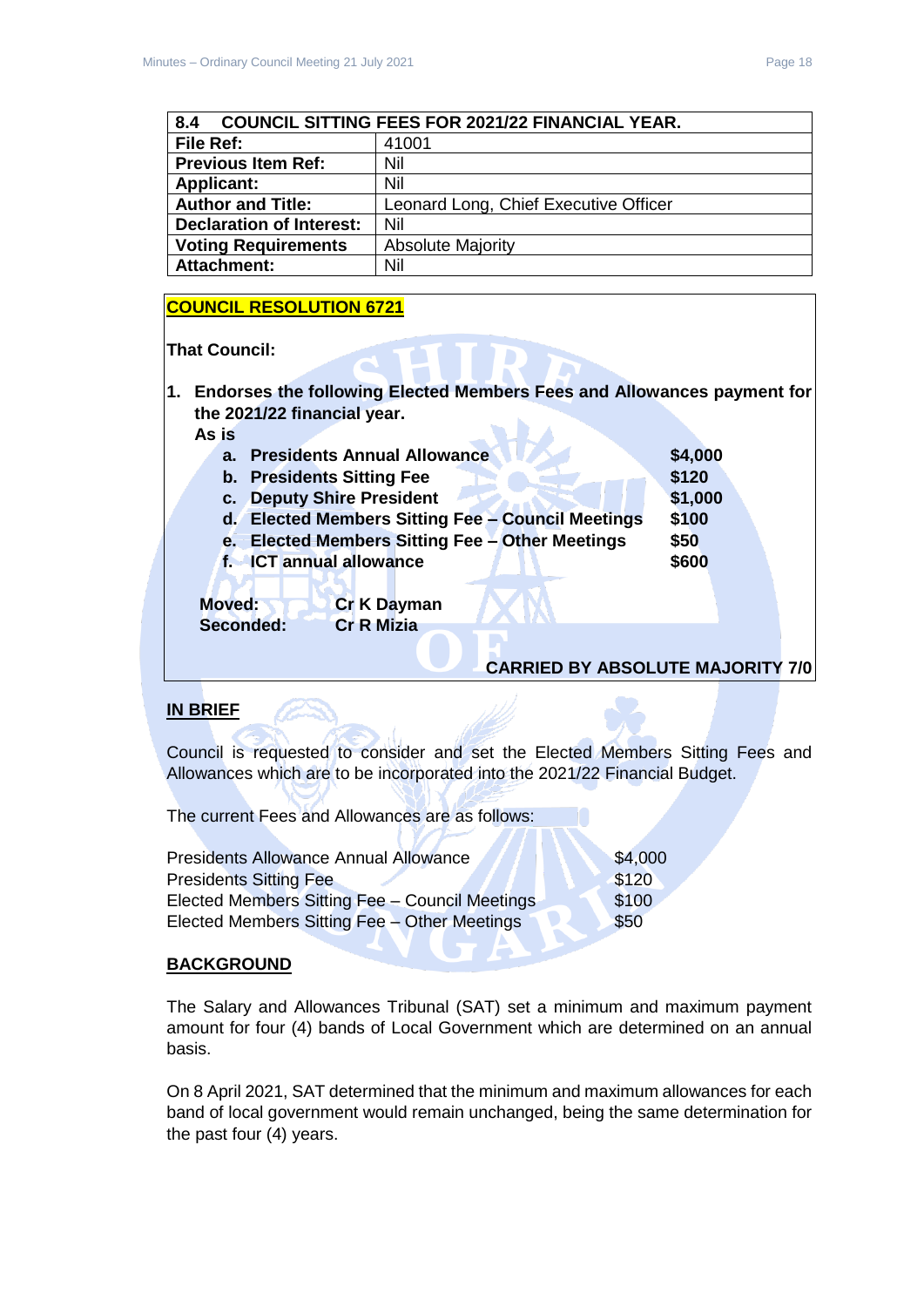#### **REPORT DETAIL**

The Shire of Nungarin is listed as a band 4 local government. There are two (2) options of payment available to Elected Members, payment per meeting as is the current arrangement or annual attendance fees.

Table 4, of the Salary and Allowances Tribunal (SAT) determination allows elected members of a band four (4) local government to be renumerated per Council Meeting as follows:

- Minimum \$91
- Maximum \$238
- Current renumeration \$100

Table 6, of the SAT determination allows elected members of a band four (4) local government attending committee meetings and prescribed meetings to be renumerated per meeting as follows:

| Minimum                     | \$46  |
|-----------------------------|-------|
| Maximum                     | \$119 |
| <b>Current renumeration</b> | \$50  |
|                             |       |

In addition to the above renumeration the shire president is as determined by the SAT allowed the following additional renumeration:

| Minimum                     | \$513    |
|-----------------------------|----------|
| Maximum                     | \$20,063 |
| <b>Current renumeration</b> | \$4,000  |

An alternative to renumerating elected member attendance of (per) meeting between Council meetings, Committee meetings and prescribed meeting is to renumerate elected members on an annual basis.

In this regard Table 8 of the Salary and Allowances Tribunal (SAT) determination allows elected members of a band 4 local government to be renumerated annually as follows:

|                  | <b>Elected Members</b>   | <b>Shire President</b> |
|------------------|--------------------------|------------------------|
|                  | - Minimum $$3,589$ ; and | $$3,589$ ; and         |
| Maximum \$9,504. |                          | \$19.534.              |

It should be noted that elected members are also permitted to either claim expenses relating to ICT or alternatively can be paid an annual allowance towards ICT. In this regard the SAT determined the following:

- Minimum \$500
- Maximum \$3,500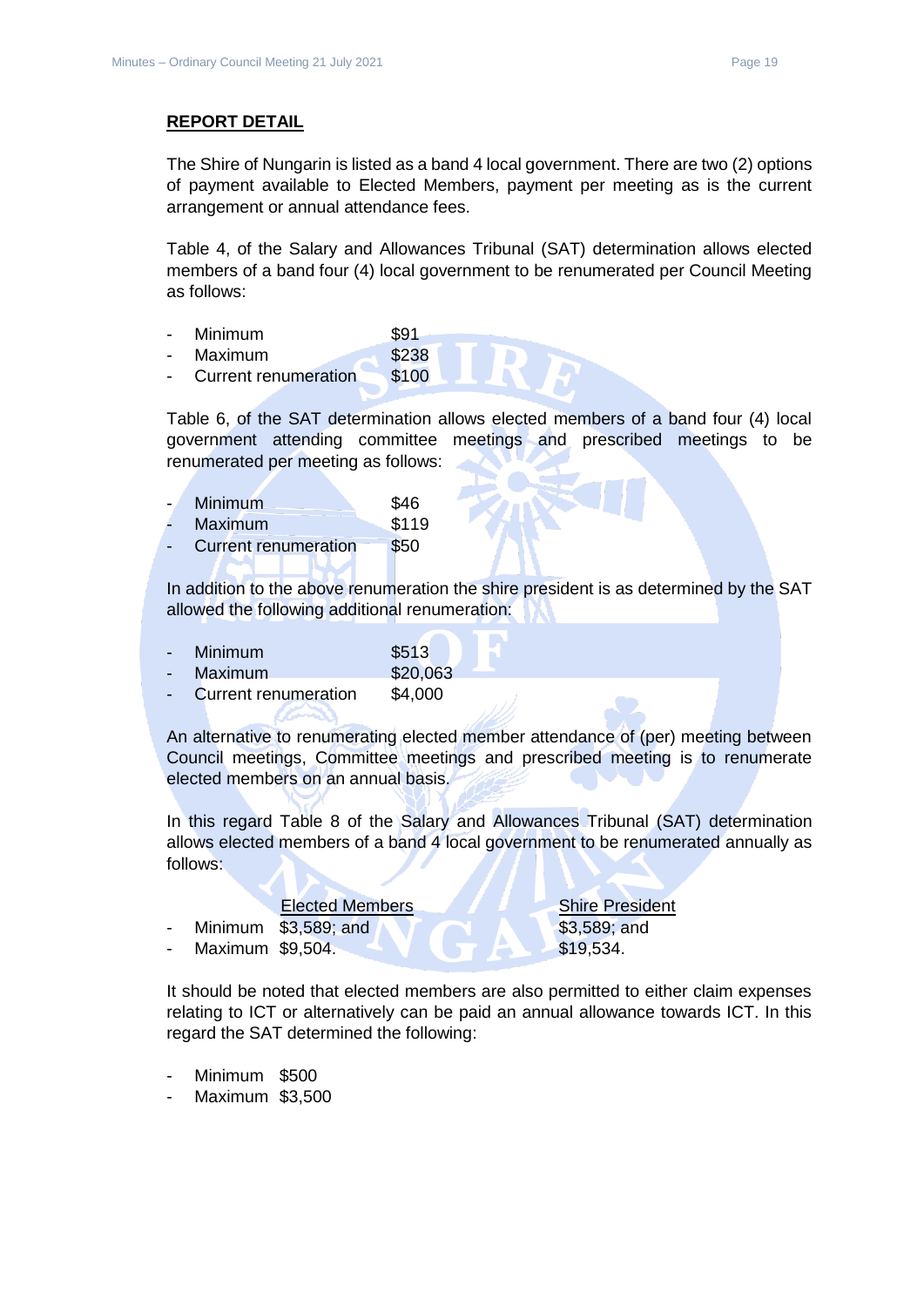| <b>Focus Area</b> | Economic                                                         |  |  |
|-------------------|------------------------------------------------------------------|--|--|
| <b>Aspiration</b> | A diverse business environment with equitable telecommunications |  |  |
|                   | and infrastructure. We are uniquely Nungarin in providing a      |  |  |
|                   | memorable visitor experience.                                    |  |  |
| <b>Objective</b>  | Promote and develop a thriving tourism sector.                   |  |  |

#### **OTHER STRATEGIC LINKS**

Nil

#### **STATUTORY ENVIRONMENT**

- *Local Government Act 1995*
- *Western Australian Salaries and Allowances Act 1975*
- *Local Government (Administration) Regulations 1996*

#### **SUSTAINABILITY AND RISK CONSIDERATIONS**

**Economic – (Impact on the Economy of the Shire and Region)** Nil

**Social – (Quality of life to community and / or affected land owners)** Nil

**Policy Implications**

Nil

#### **Risk Management Implications**

| <b>Risk Level</b> | <b>Comment</b> |  |                                                                 |  |  |  |
|-------------------|----------------|--|-----------------------------------------------------------------|--|--|--|
| Low               |                |  | It is the elected members prerogative to set their fees and     |  |  |  |
|                   |                |  | allowances subject to the limitation placed upon it by the SAT. |  |  |  |

#### **CONSULTATION**

Nil

#### **RESOURCE IMPLICATIONS**

#### **Financial**

Elected members fees and allowances will be incorporated into the 2021/22 Financial Budget.

#### **Workforce**

Nil

#### **CONCLUSION**

It is entirely up to the elected members to determine the appropriate renumeration for attending Council meetings, Committee meetings or prescribed meetings. The only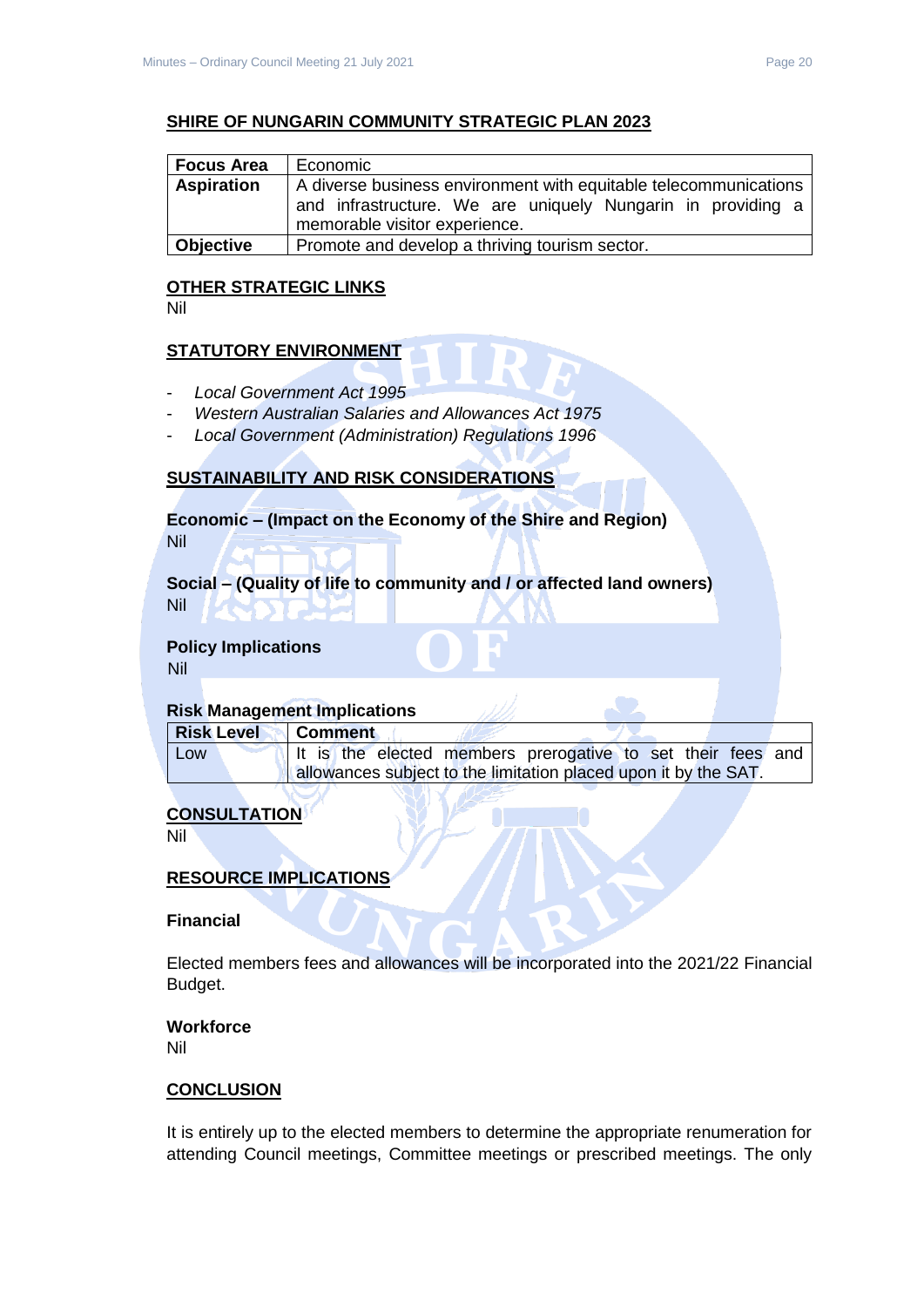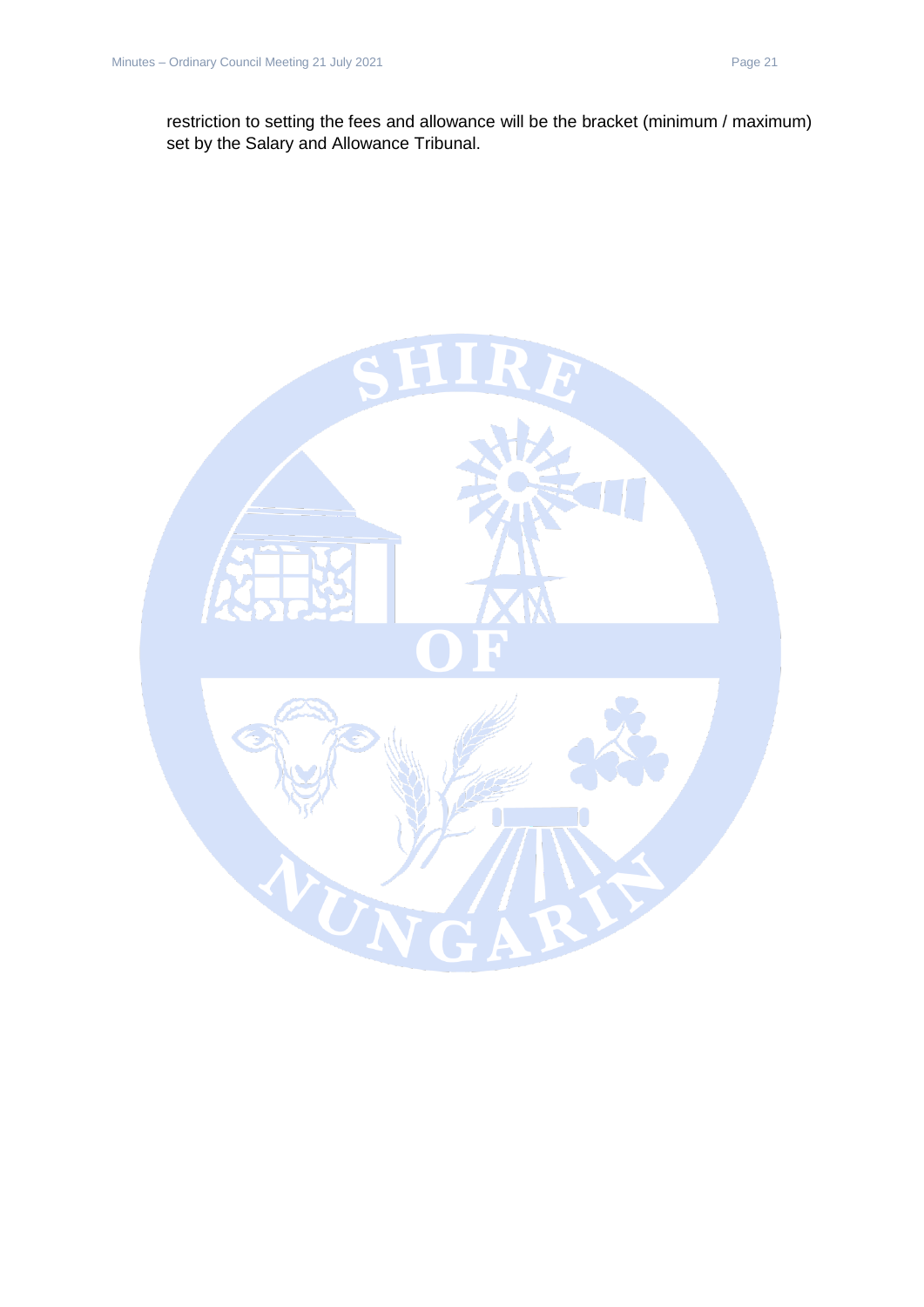<span id="page-21-0"></span>

| 8.5                                    | LISTING OF PAYMENTS FOR THE MONTH OF JUNE 2021 |  |  |  |  |
|----------------------------------------|------------------------------------------------|--|--|--|--|
| File Ref:                              | 161001                                         |  |  |  |  |
| <b>Previous Item Ref:</b>              | Nil                                            |  |  |  |  |
| <b>Applicant:</b>                      | Nil                                            |  |  |  |  |
| <b>Author and Title:</b>               | Vanessa Seward, Customer Service and Records   |  |  |  |  |
|                                        | <b>Officer</b>                                 |  |  |  |  |
| <b>Declaration of Interest:</b><br>Nil |                                                |  |  |  |  |
| <b>Voting Requirements</b>             | <b>Simple Majority</b>                         |  |  |  |  |
| <b>Attachment Number:</b>              | Attachment 8.5A - Payment List                 |  |  |  |  |

#### **COUNCIL RESOLUTION 6722**

**That Council,** 

**1. Receives the following payments made throughout the month of June 2021:**

| <b>Municipal</b> | <b>Cheque</b>       | 13,377.92<br>S    |                    |
|------------------|---------------------|-------------------|--------------------|
|                  | <b>EFT</b>          | 216,704.38<br>\$. |                    |
|                  | <b>Direct Debit</b> | 18,216.91         |                    |
|                  |                     | \$248,299.21      |                    |
| <b>Trust</b>     | <b>Cheque - Nil</b> | \$0.00            |                    |
|                  | <b>Grand Total</b>  | \$248,299.21      |                    |
|                  |                     |                   |                    |
| <b>Moved:</b>    | <b>Cr R Mizia</b>   |                   |                    |
| Seconded:        | <b>Cr G Coumbe</b>  |                   |                    |
|                  |                     |                   |                    |
|                  |                     |                   | <b>CARRIED 7/0</b> |
|                  |                     |                   |                    |

#### **IN BRIEF**

The purpose of this report is to present the listing of payments made from the Shire's Municipal and Trust funds throughout the month of June 2021.

#### **BACKGROUND**

The attached appendix lists the payments from Council Municipal and Trust funds for the month applicable as per requirements of the *Local Government Act 1995* and the *Local Government (Financial Management) Regulations 1996*.

As per Regulation 13 of the *Local Government (Financial Management) Regulations 1996* the following information is required to be presented to Council.

- The Payee's name.
- The amount of the payment.
- The date of the Payment; and
- Sufficient information to identify the transaction.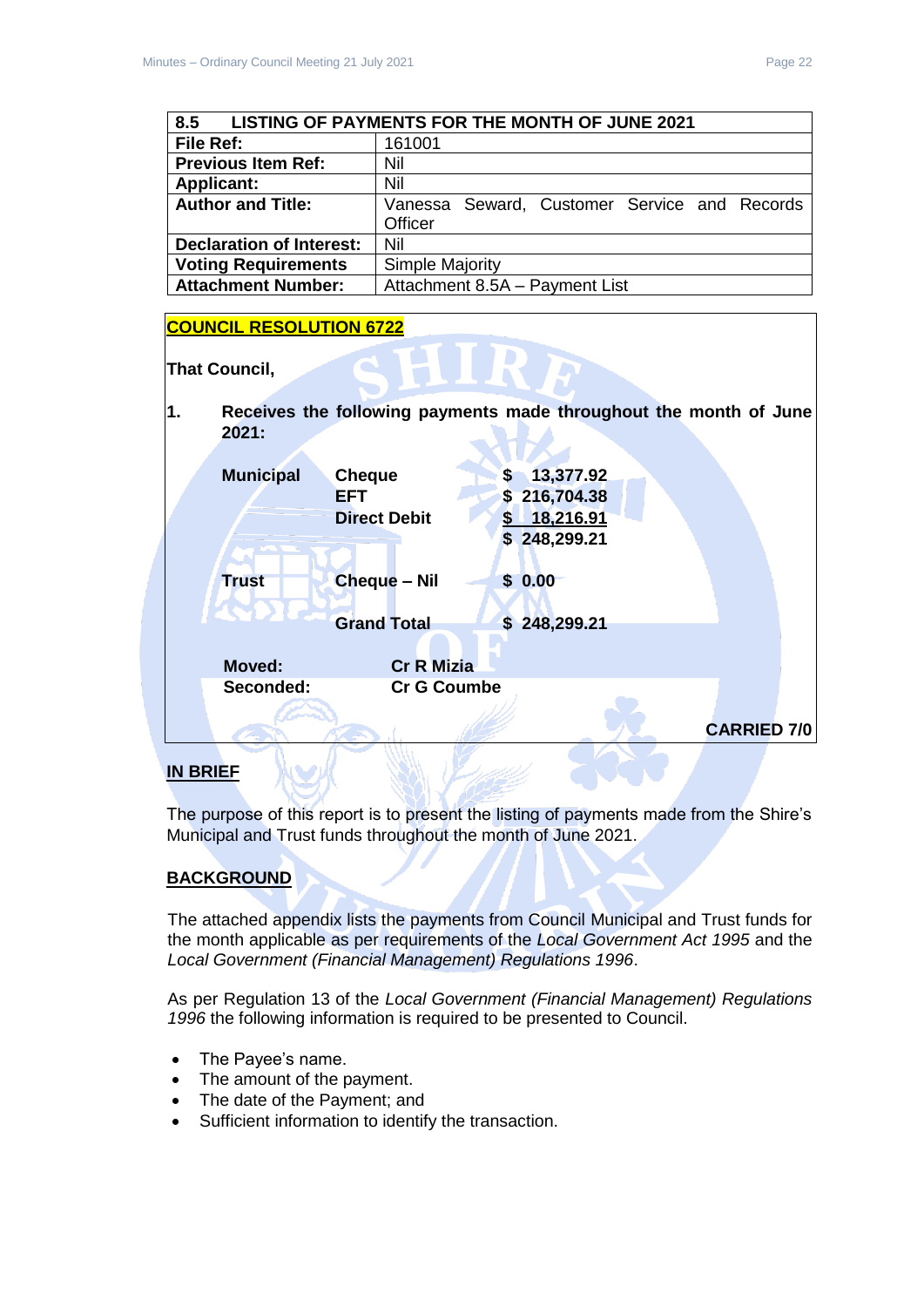#### **REPORT DETAIL**

As Council has delegated authority to the Chief Executive Officer to execute payments from the municipal fund and the trust fund a list of accounts paid are required to be submitted to Council showing the prescribe information.

#### **SHIRE OF NUNGARIN COMMUNITY STRATEGIC PLAN 2023**

| <b>Focus Area</b>                                                                                              | Civic Leadership                            |  |
|----------------------------------------------------------------------------------------------------------------|---------------------------------------------|--|
| <b>Aspiration</b><br>A strong local democracy with an actively engaged community and<br>effective partnership. |                                             |  |
| Objective                                                                                                      | Annually review compliance methods.<br>16.7 |  |

#### **OTHER STRATEGIC LINKS**

Nil

#### **STATUTORY ENVIRONMENT**

As per Regulation 13 of the *Local Government (Financial Management) Regulations 1996* the following is required;

- *(1) If the local government has delegated to the CEO the exercise of its power to make payments from the municipal fund or the trust fund, a list of accounts paid by the CEO is to be prepared each month showing for each account paid since the last such list was prepared* 
	- *(a) the payee's name;*
	- *(b) the amount of the payment;*
	- *(c) the date of the payment; and*
	- *(d) sufficient information to identify the transaction.*
- *(2) A list of accounts for approval to be paid is to be prepared each month showing (a) for each account which requires council authorisation in that month* 
	- *(i) the payee's name;*
	- *(ii) the amount of the payment; and*
	- *(iii) sufficient information to identify the transaction.*
	- *(b) the date of the meeting of the council to which the list is to be presented.*
- *(3) A list prepared under sub regulation (1) or (2) is to be —*
	- *(a) presented to the council at the next ordinary meeting of the council after the list is prepared; and*
	- *(b) recorded in the minutes of that meeting.*

#### **SUSTAINABILITY AND RISK CONSIDERATIONS**

**Economic – (Impact on the Economy of the Shire and Region)** Nil

**Social – (Quality of life to community and / or affected land owners)** Nil

**Policy Implications** Nil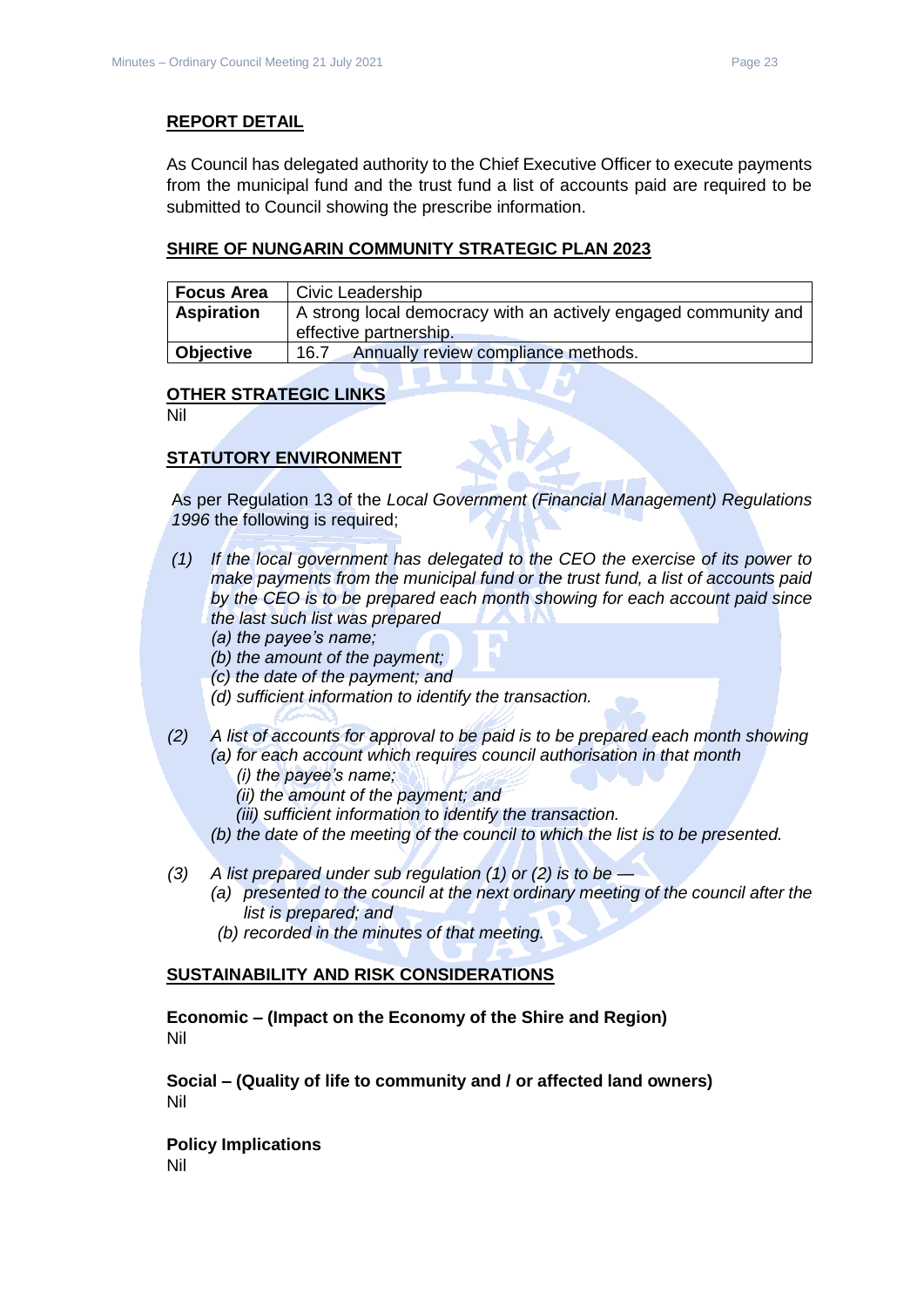#### **Risk Management Implications**

| <b>Risk Level</b> | <b>Comment</b>                                                        |
|-------------------|-----------------------------------------------------------------------|
| Moderate          | If the required information is not presented to Council in accordance |
|                   | with the Local Government (Financial Management) Regulation           |
|                   | 1996 it may result in a qualified audit report and an unclean         |
|                   | compliance return submitted to the Department of Local                |
|                   | Government, Sport & Cultural Industries.                              |

#### **CONSULTATION**

Nil

#### **RESOURCE IMPLICATIONS**

**Financial** Nil

**Workforce**

Nil

#### **OPTIONS**

Council has the option of:

1. Accepting the officer's recommendation.

UT

2. Amend the officer's recommendation and provide reasons.

#### **CONCLUSION**

The listing of payments as per the attached **Appendix 8.5A** – Payment List, is a true reflection of the expenditure from the Municipal and Trust Fund accounts for the month of June 2021.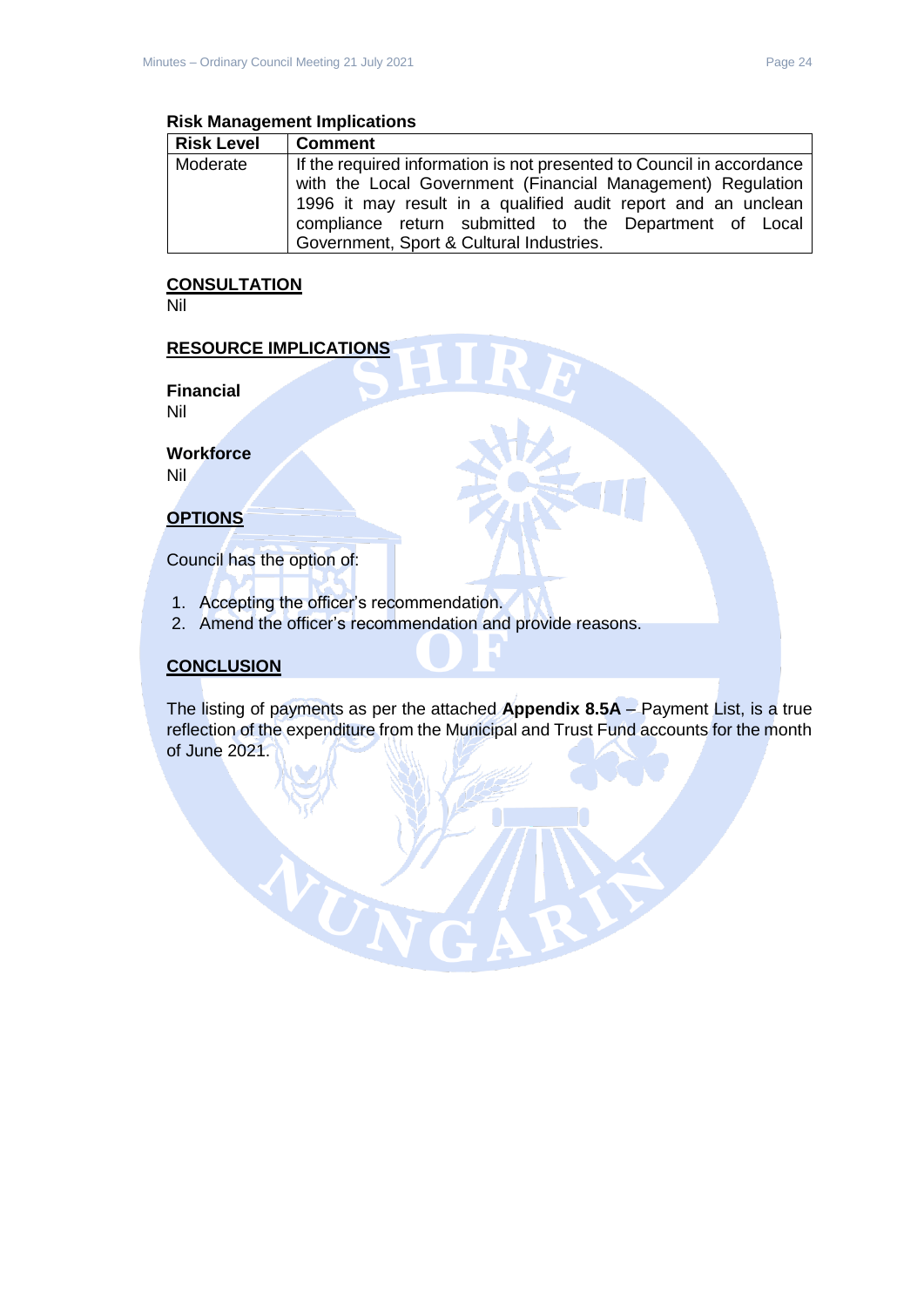## <span id="page-24-0"></span>**8.6 MONTHLY STATEMENT OF FINANCIAL ACTIVITY FOR THE PERIOD ENDING 30 JUNE 2021**

| <b>File Ref:</b>                | 1/1 Annual Statements                 |
|---------------------------------|---------------------------------------|
| <b>Previous Item Ref:</b>       | Nil                                   |
| <b>Applicant:</b>               | Nil                                   |
| <b>Author and Title:</b>        | Leonard Long, Chief Executive Officer |
|                                 | Darren Long, Financial Consultant     |
| <b>Declaration of Interest:</b> | Nil                                   |
| <b>Voting Requirements</b>      | <b>Simple Majority</b>                |
| <b>Attachment Number:</b>       | Attachment 8.6A - Monthly Statement   |

#### **COUNCIL RESOLUTION 6723**

#### **That Council:**

**1. Receives the monthly financial activity statement for the period ending 30 June 2021.**

**Moved: Cr R Mizia**

**Seconded: Cr RE O'Connell**

**CARRIED 7/0**

#### **IN BRIEF**

The purpose of this report is to present the financial position of Council as at the reporting date as per requirements of the *Local Government Act 1995* and the *Local Government (Financial Management) Regulation 1996.*

#### **BACKGROUND**

The *Local Government Act 1995* in conjunction with regulation 34(1) of the *Local Government (Financial Management) Regulations 1996* requires a monthly Statement of Financial Activity to be presented to Council detailing the prescribed information within 2 months after the end of the month to which the statement relates.

#### **REPORT DETAIL**

The Shire prepares the monthly financial statements in the statutory format along with other supplementary financial reports consisting of:

- (a) Statement of Comprehensive Income by Function/Program;
- (b) Statement of Comprehensive Income by Nature/Type;
- (c) Statement of Financial Activity;
- (d) Summary of Net Current Asset Position;
- (e) Statement of Explanation of Material Variances;
- (f) Statement of Financial Position;
- (g) Statement of Cash Flows;
- (h) Detailed Operating and Non-Operating Schedules;
- (i) Statement of Cash Back Reserves;
- (j) Loan Borrowings Statement; and
- (k) Trust Statement.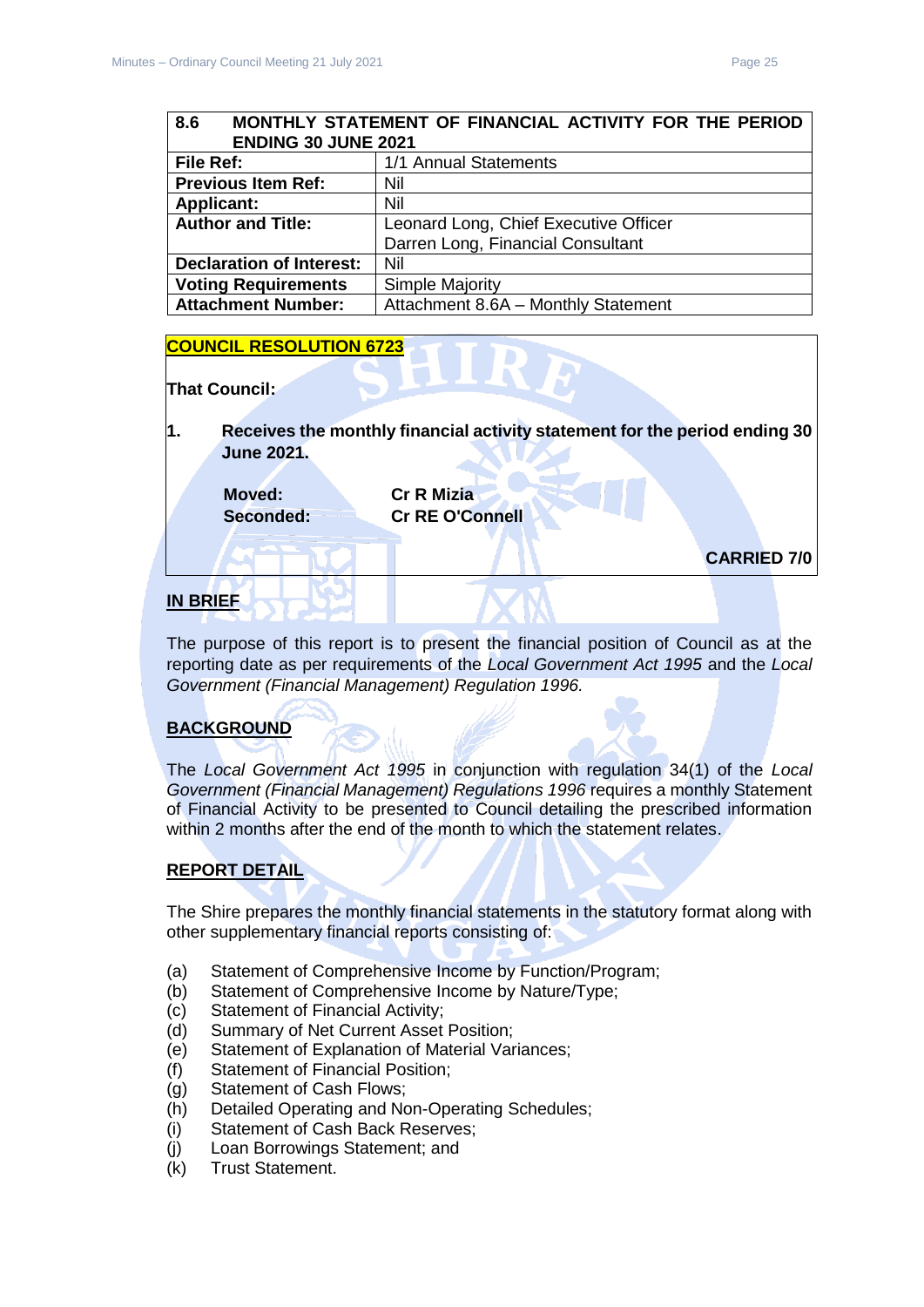#### **MATERIAL VARIANCE COMMENTARY ON YEAR TO DATE SEPTEMBER 2020**

Regulation 34 of the *Local Government (Financial Management) Regulations 1996*  require local governments to prepare annual budget estimates and month by month budget estimates so that comparatives can be made to Year to Date (YTD) Actual amounts of expenditure, revenue and income. Attached to this report is a copy of the month by month cumulative budget estimates, set out in the Statement of Financial Activity format.

At its budget meeting, Council adopted a material variance threshold of \$5,000 or 10%. For interpretation purposes, this means any variance at Function/Program level that is greater than 10% and exceeds \$5,000 in value is reported on and commentary is provided to explain the YTD budget estimate to YTD actual variance. The material variance in dollar and percentage is shown on the Statement of Financial Activity, in accordance with the *Local Government (Financial Management) Regulations 1996*.

The material variance commentary is now provided in a separate statement, called the Statement of Explanation of Material Variances. This statement categorises the variance commentary according to reporting Functions/Programs and groups the variances by Operating Revenue, Operating Expenditure, Non-Operating/Capital Revenue, and Capital Expenditure.

The Statement of Financial Activity as at 30 June 2021 shows a closing surplus of \$1,209,348. This surplus is higher than estimated due to the advance paid Financial Assistance Grants, totalling \$674,250. There are some minor year-end adjustments to be made, including further invoices to come from suppliers.

#### **SHIRE OF NUNGARIN COMMUNITY STRATEGIC PLAN 2023**

| <b>Focus Area</b> | <b>Civic Leadership</b>                                         |  |
|-------------------|-----------------------------------------------------------------|--|
| <b>Aspiration</b> | A strong local democracy with an actively engaged community and |  |
|                   | effective partnership.                                          |  |
| <b>Objective</b>  | 146.7<br>Annually review compliance methods.                    |  |

#### **OTHER STRATEGIC LINKS**

Shire of Nungarin 2020/21 Annual Budget

#### **STATUTORY ENVIRONMENT**

Section 6.4 of the *Local Government Act 1995* and Regulation 34 of the *Local Government (Finance) Regulations 1996*.

*Local Government (Financial Management) Regulations 1996*: Regulation 34 states:

- (1) A local government is to prepare each month a statement of financial activity reporting on the sources and applications of funds, as set out in the annual budget under regulation 22(1)(d) for that month in the following detail:
	- (a) annual budget estimates, taking into account any expenditure incurred for an additional purpose under section 6.8(1)(b) or (c);
	- (b) budget estimates to the end of month to which the statement relates;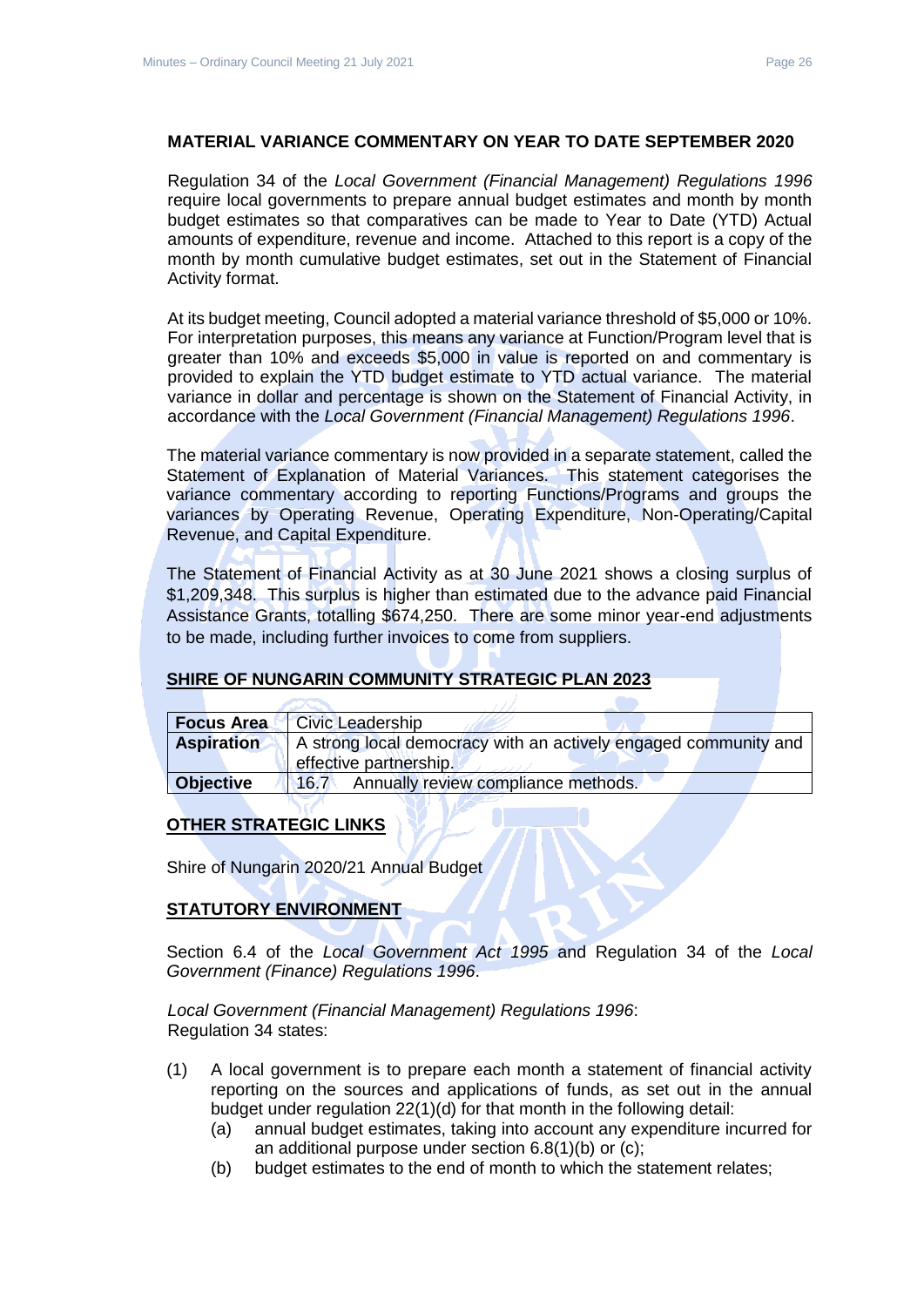- (c) actual amounts of expenditure, revenue and income to the end of the month to which the statement relates;
- (d) material variances between the comparable amounts referred to in paragraphs (b) and (c);
- (e) the net current assets at the end of the month to which the statement relates.

Sub regulations 2, 3, 4, 5, and 6 prescribe further details of information to be included in the monthly statement of financial activity.

#### **SUSTAINABILITY AND RISK CONSIDERATIONS**

**Economic – (Impact on the Economy of the Shire and Region)** Nil

#### **Social – (Quality of life to community and / or affected land owners)** Nil

### **Policy Implications**

Nil

#### **Risk Management Implications**

| <b>Risk Level</b> | <b>Comment</b>                                                       |  |                                                           |  |  |  |
|-------------------|----------------------------------------------------------------------|--|-----------------------------------------------------------|--|--|--|
| Medium            |                                                                      |  | Inadequate financial performance monitoring could lead to |  |  |  |
|                   | over/under budget expenditure which could affect council's financial |  |                                                           |  |  |  |
|                   | position and/or financial ratios.                                    |  |                                                           |  |  |  |

#### **CONSULTATION**

Shires Financial Consultant

#### **RESOURCE IMPLICATIONS**

**Financial** Nil

**Workforce**

Nil

#### **OPTIONS**

Council has the option of:

- 1. Accepting the officer's recommendation.
- 2. Amend the officer's recommendation and provide reasons.

#### **CONCLUSION**

The financial activity statement provides current status of the Shires financial position and is required in accordance with the *Local Government Act* 6.4 and *Local Government (Financial Management) Regulations 1996, r.*34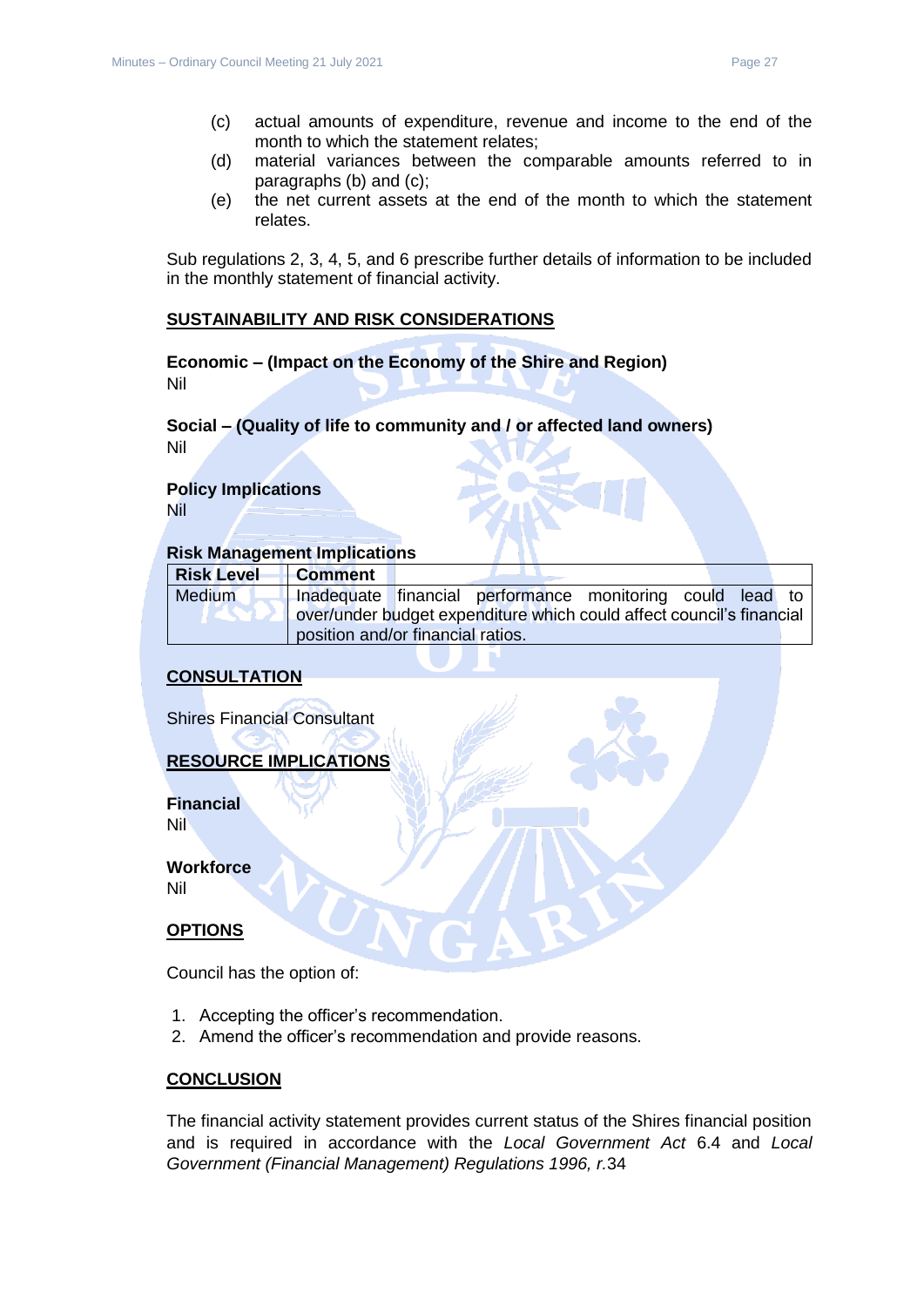<span id="page-27-0"></span>

| <b>DISPOSAL OF SHIRE ASSETS</b><br>8.7 |                                                                     |  |
|----------------------------------------|---------------------------------------------------------------------|--|
| File Ref:                              | 41504                                                               |  |
| <b>Previous Item Ref:</b>              | Council Res 6699 of 19 May 2021                                     |  |
| <b>Applicant:</b>                      | Nil                                                                 |  |
| <b>Author and Title:</b>               | Leonard Long, Chief Executive Officer                               |  |
| <b>Declaration of Interest:</b>        | Nil                                                                 |  |
| <b>Voting Requirements</b>             | <b>Absolute Majority</b>                                            |  |
| <b>Attachment Number:</b>              | Attachment 8.7A - Submission to Purchase Summary<br>(Confidential)  |  |
|                                        | Attachment 8.7B - Reserve Price (Smith Broughton)<br>(Confidential) |  |
|                                        | Attachment 8.7C - Valuation (Manheim Industrial)<br>(Confidential)  |  |

#### **COUNCIL RESOLUTION 6724**

**That Council:** 

**1. Approves the sale of the following items for which the highest offer above the reserve price has been received:**

| a. 1994 Heavy Duty Tandem Trailer:            | \$200   |
|-----------------------------------------------|---------|
| b. 1996 Tandem Trailer with Hydraulic tipper: | \$1,400 |
| c. New Holland Slasher:                       | \$1,000 |
| d. 2020 Coastmac Tipper Trailer:              | \$6,000 |
| e. Tow behind roller:                         | \$150   |
|                                               |         |

- **2. Authorises the Chief Executive officer to arrange the following plant for auction with a reserve price (ATTACHMENT 8.7B) as previously approved by Council:**
	- **a. 1999 John Deere 7210 Tractor**
	- **b. 2006 Isuzu FVZ1400 Medium Truck**
	- **c. 2008 Ford Transit Dual Cab TTop**
	- **d. 1986 Mitsubishi FM 515**
	- **e. 1993 Custom Made Box Trailer Fully Enclosed Single Axle**
	- **f. 1970 Spray Trailer**
	- **g. 2020 Coastmac Tipper Trailer**
	- **h. Karcher KMR 1200B Street Sweeper**
	- **i. Digger West Hydraulic Auger**
	- **j. Tow behind street sweeper**
	- **k. 2004 Cat front End Loader**
- **3. Authorises the Chief Executive Officer to sell any of the items listed in (2) above that cannot be sold by auction to be sold as scrap.**

| Moved:    | Cr K Dayman       |
|-----------|-------------------|
| Seconded: | <b>Cr R Mizia</b> |

**CARRIED BY ABSOLUTE MAJORITY 7/0**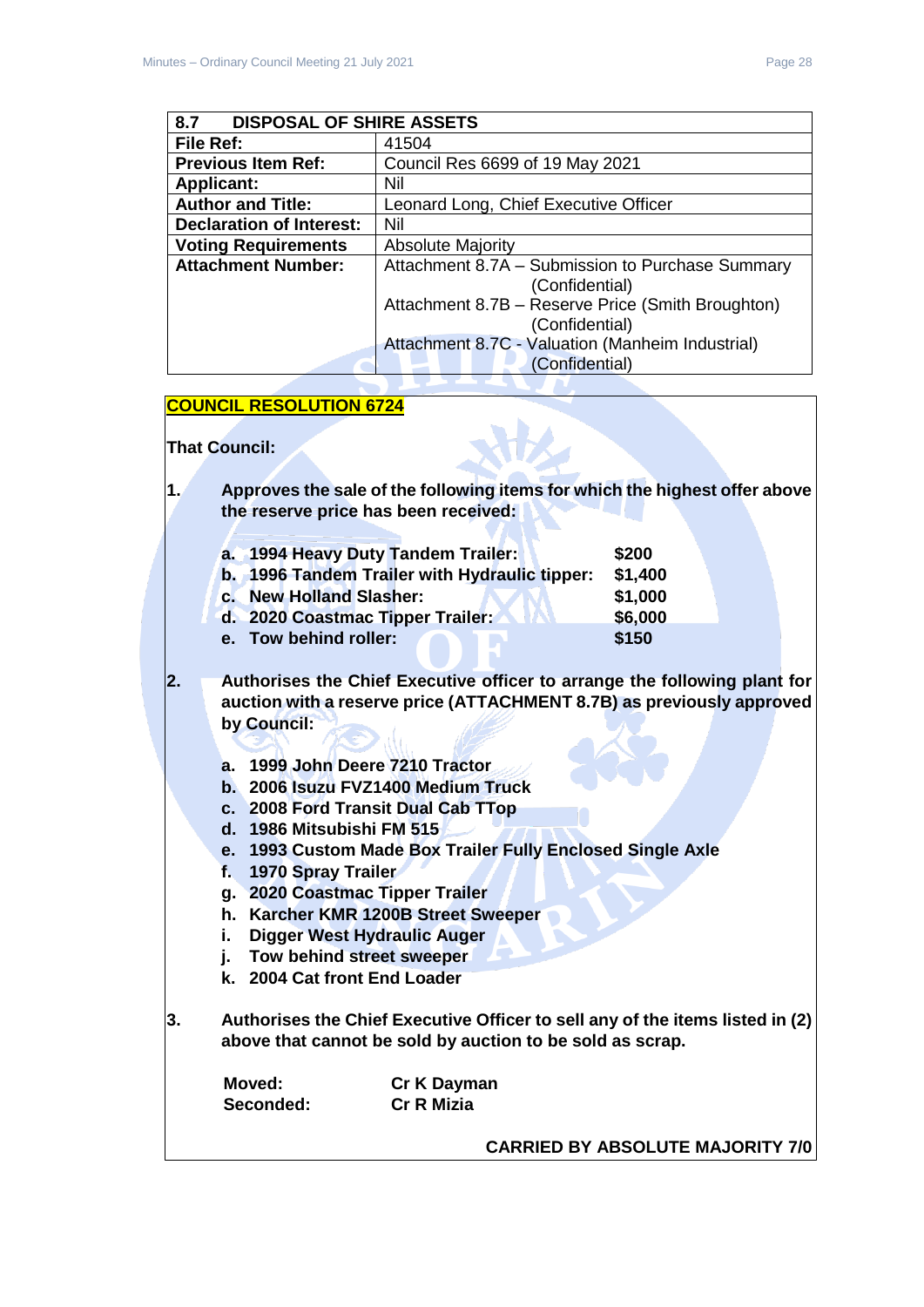#### **IN BRIEF**

Shire officers have undertaken an audit of all the Shires plant / equipment and found a number to be more than the Shire needs or no longer used. As such Council is requested to consider disposal of these assets.

#### **BACKGROUND**

Council has several assets that are no longer needed / used. Keeping these assets places a financial burden on Council, in the form of licence fees and maintenance costs which are high given the age of the plant. In addition, the longer these assets are kept the greater the depreciation of their sale value.

#### **REPORT DETAIL**

Shire officers obtained reserve prices for the plant listed in **ATTACHMENT 8.7B** an auctioneering company based in Perth.

The sale of the redundant plant will enable the Shire to work towards a sustainable plant replacement program.

#### **SHIRE OF NUNGARIN COMMUNITY STRATEGIC PLAN 2023**

| <b>Focus Area</b>                                                                      | <b>Civic Leadership</b>                                                                   |  |  |
|----------------------------------------------------------------------------------------|-------------------------------------------------------------------------------------------|--|--|
| <b>Aspiration</b>                                                                      | A strong local democracy with an actively engaged community and<br>effective partnership. |  |  |
| 16.3 Provide excellent customer service functions to all community<br><b>Objective</b> |                                                                                           |  |  |
|                                                                                        | members and rate payers.                                                                  |  |  |

#### **OTHER STRATEGIC LINKS**

Nil

#### **STATUTORY ENVIRONMENT**

*Local Government Act 1995*

- *3.58. Disposing of property*
	- *(1) In this section —*

*dispose includes to sell, lease, or otherwise dispose of, whether absolutely or not;*

*property includes the whole or any part of the interest of a local government in property, but does not include money.*

- *(2) Except as stated in this section, a local government can only dispose of property to —*
	- *(a) the highest bidder at public auction; or*
	- *(b) the person who at public tender called by the local government makes what is, in the opinion of the local government, the most acceptable tender, whether or not it is the highest tender.*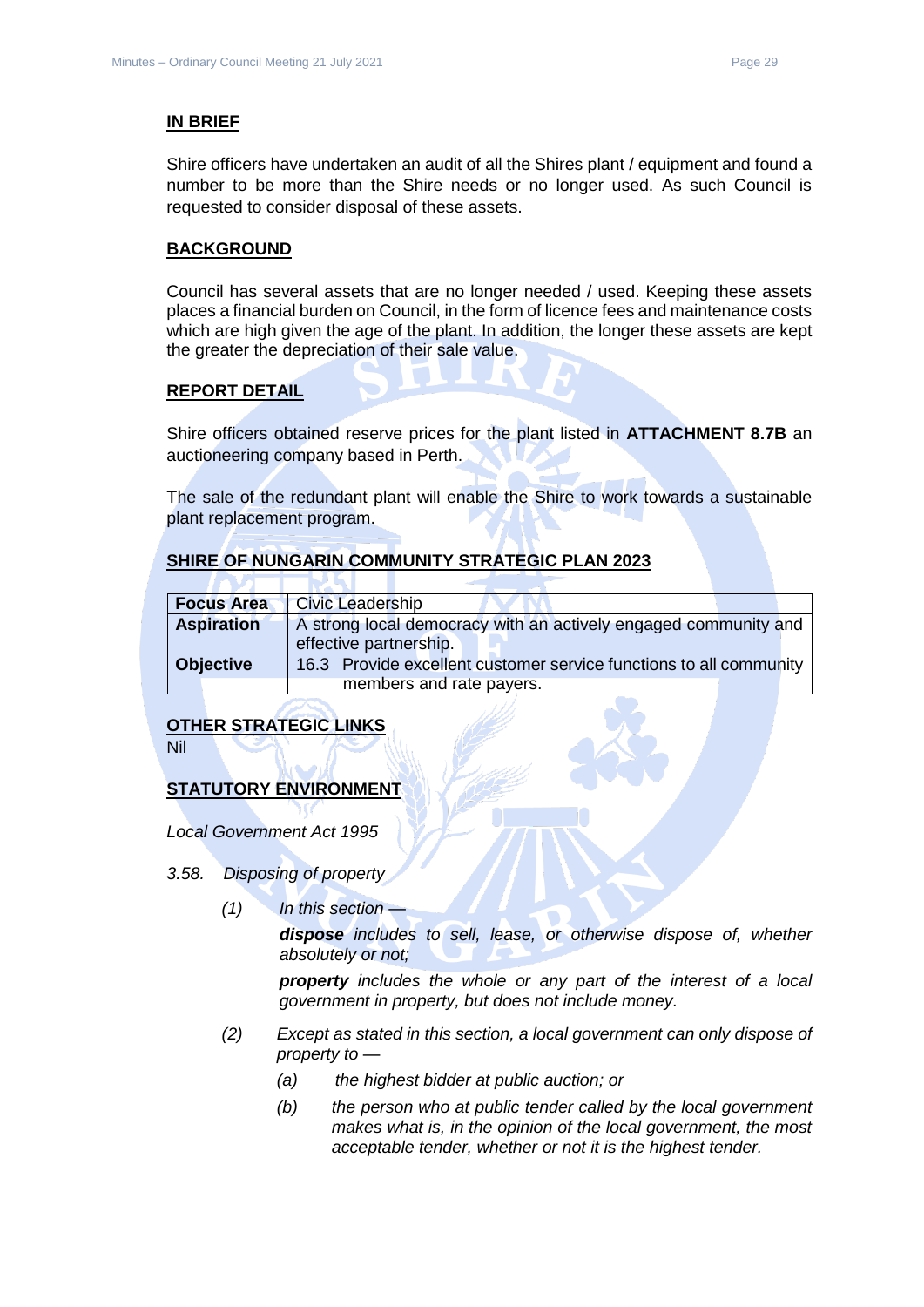- *(3) A local government can dispose of property other than under subsection (2) if, before agreeing to dispose of the property —*
	- *(a) it gives local public notice of the proposed disposition —*
		- *(i) describing the property concerned; and*
		- *(ii) giving details of the proposed disposition; and*
		- *(iii) inviting submissions to be made to the local government before a date to be specified in the notice, being a date not less than 2 weeks after the notice is first given;*
	- *and*
	- *(b) it considers any submissions made to it before the date specified in the notice and, if its decision is made by the council or a committee, the decision and the reasons for it are recorded in the minutes of the meeting at which the decision was made.*
- *(4) The details of a proposed disposition that are required by subsection (3)(a)(ii) include —*
	- *(a) the names of all other parties concerned; and*
	- *(b) the consideration to be received by the local government for the disposition; and*
	- *(c) the market value of the disposition —*
		- *(i) as ascertained by a valuation carried out not more than 6 months before the proposed disposition; or*
		- *(ii) as declared by a resolution of the local government on the basis of a valuation carried out more than 6 months before the proposed disposition that the local government believes to be a true indication of the value at the time of the proposed disposition.*
- *(5) This section does not apply to —*
	- *(a) a disposition of an interest in land under the Land Administration Act 1997 section 189 or 190; or*
	- *(b) a disposition of property in the course of carrying on a trading undertaking as defined in section 3.59; or*
	- *(c) anything that the local government provides to a particular person, for a fee or otherwise, in the performance of a function that it has under any written law; or*
	- *(d) any other disposition that is excluded by regulations from the application of this section.*

*Local Government (Functions and General) Regulations 1996*

- *30. Dispositions of property excluded from Act s. 3.58*
	- *(1) A disposition that is described in this regulation as an exempt disposition is excluded from the application of section 3.58 of the Act.*
	- *(2) A disposition of land is an exempt disposition if —*
		- *(a) the land is disposed of to an owner of adjoining land (in this paragraph called the transferee) and —*
			- *(i) its market value is less than \$5 000; and*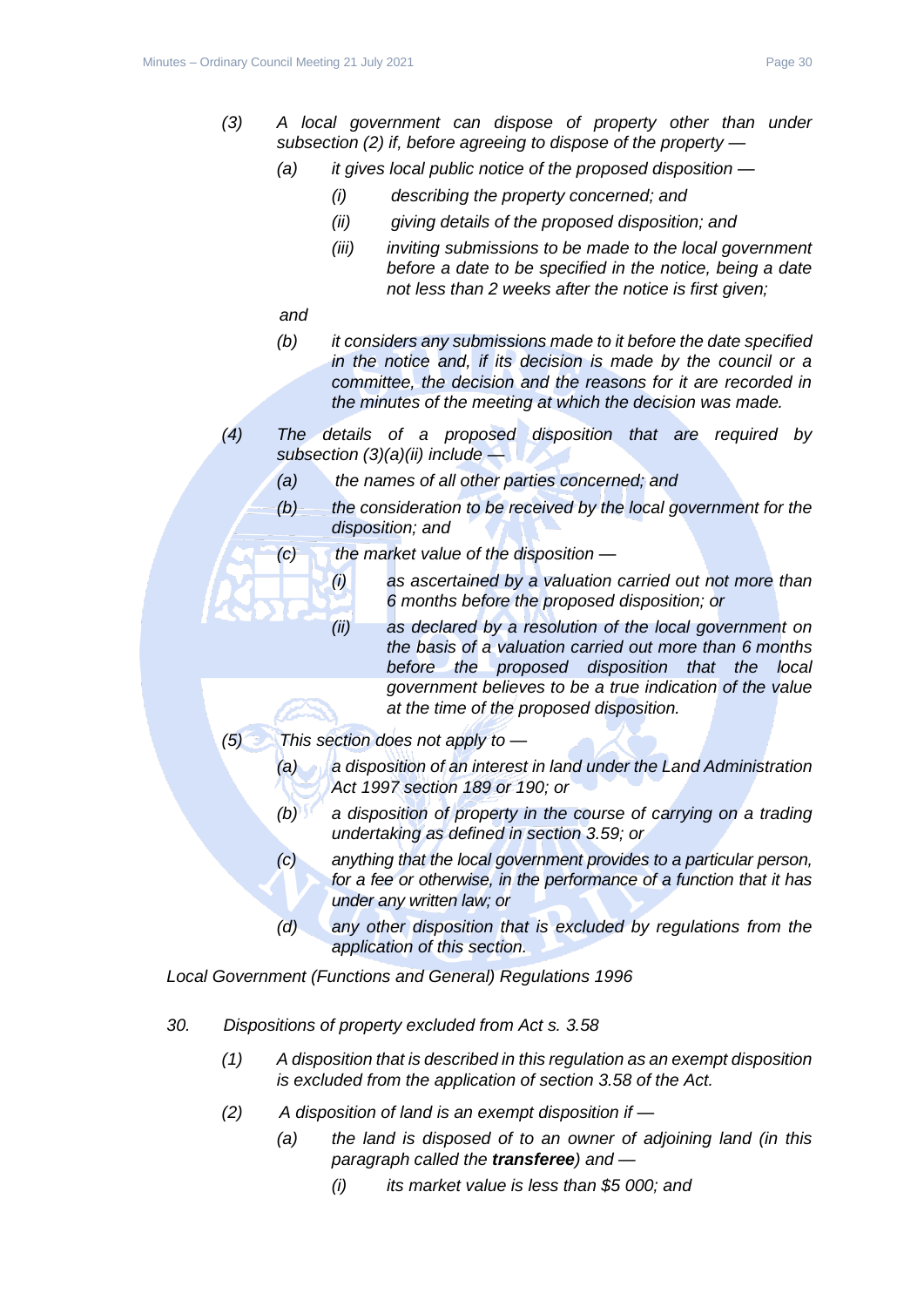*(ii) the local government does not consider that ownership of the land would be of significant benefit to anyone other than the transferee;*

*or*

- *(b) the land is disposed of to a body, whether incorporated or not —*
	- *(i) the objects of which are of a charitable, benevolent, religious, cultural, educational, recreational, sporting or other like nature; and*
	- *(ii) the members of which are not entitled or permitted to receive any pecuniary profit from the body's transactions;*
	- *or*
- *(c) the land is disposed of to —*
	- *(i) the Crown in right of the State or the Commonwealth; or*
	- *(ii) a department, agency, or instrumentality of the Crown in right of the State or the Commonwealth; or*
	- *(iii) another local government or a regional local government; or*
- *(d) it is the leasing of land to an employee of the local government for use as the employee's residence; or*
- *(e) it is the leasing of land for a period of less than 2 years during all or any of which time the lease does not give the lessee the exclusive use of the land; or*
- *(f) it is the leasing of land to a person registered under the Health Practitioner Regulation National Law (Western Australia) in the medical profession to be used for carrying on his or her medical practice; or*
- *(g) it is the leasing of residential property to a person.*
- *(2a) A disposition of property is an exempt disposition if the property is disposed of within 6 months after it has been —*
	- *(a) put out to the highest bidder at public auction, in accordance with section 3.58(2)(a) of the Act, but either no bid is made or any bid made does not reach a reserve price fixed by the local government; or*
	- *(b) the subject of a public tender process called by the local government, in accordance with section 3.58(2)(b) of the Act, but either no tender is received or any tender received is unacceptable; or*
	- *(c) the subject of Statewide public notice under section 3.59(4) of the Act, and if the business plan referred to in that notice described the property concerned and gave details of the proposed disposition including —*
		- *(i) the names of all other parties concerned; and*
		- *(ii) the consideration to be received by the local government for the disposition; and*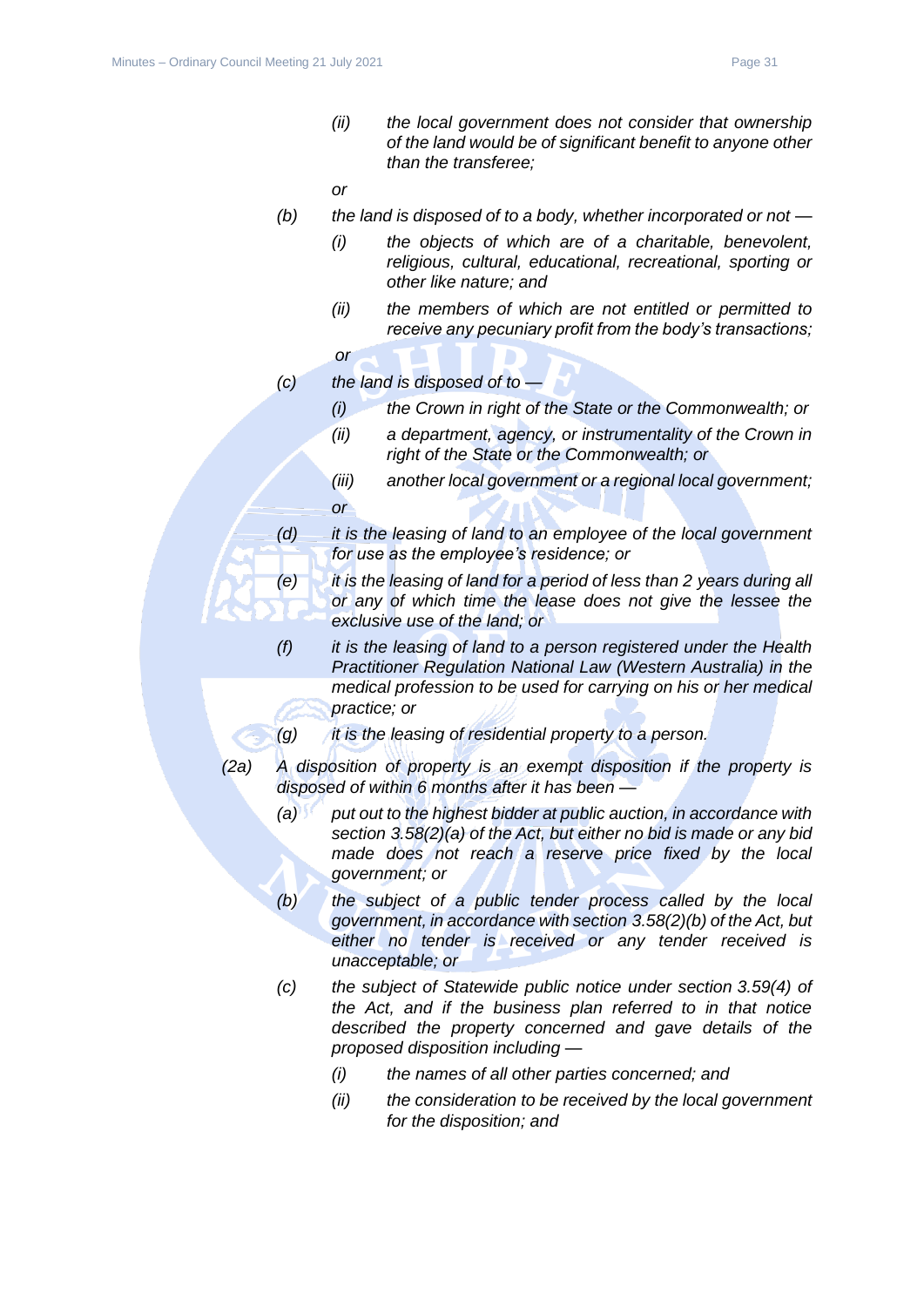- *(2b) Details of a disposition of property under subregulation (2a) must, for a period of 1 year beginning on the day of the initial auction or tender —*
	- *(a) be made available for public inspection; and*
	- *(b) be published on the local government's official website.*
- *(3) A disposition of property other than land is an exempt disposition if —*
	- *(a) its market value is less than \$20 000; or*
	- *(b) the entire consideration received by the local government for the disposition is used to purchase other property, and where the total consideration for the other property is not more, or worth more, than \$75 000.*

#### **SUSTAINABILITY AND RISK CONSIDERATIONS**

#### **Economic – (Impact on the Economy of the Shire and Region)**

Keeping plant / equipment beyond its useful life is detrimental and does not have any positive impact on the economy

#### **Social – (Quality of life to community and / or affected land owners)** Nil

#### **Policy Implications**

Nil

#### **Risk Management Implications**

| <b>Risk Level</b> | <b>Comment</b>                                                      |
|-------------------|---------------------------------------------------------------------|
| <b>High</b>       | Keeping plant / equipment beyond its useful life is detrimental and |
|                   | costly due to increasing maintenance cost and increase in the       |
|                   | depreciation value.                                                 |

#### **CONSULTATION**

- **Smith Broughton Auctioneers**
- Manheim Industrial Valuers
- Manager Works & Services

#### **RESOURCE IMPLICATIONS**

#### **Financial**

Funds obtained through the sale of redundant plant / equipment will be used towards the purchase of new plant / equipment

#### **Workforce**

Nil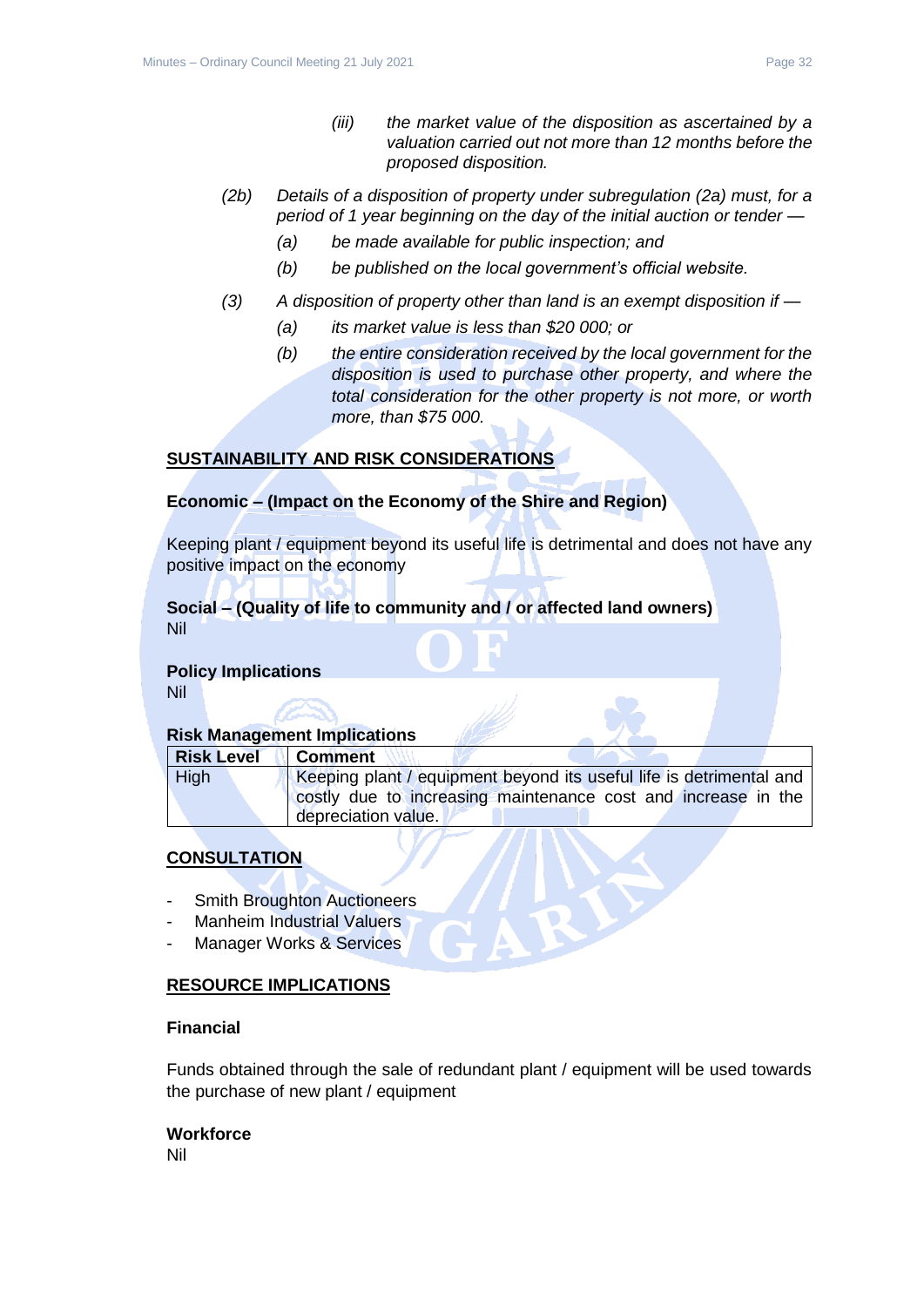#### **OPTIONS**

Council has the option of:

- 1. Accepting the officer's recommendation.
- 2. Amend the officer's recommendation and provide reasons.

#### **CONCLUSION**

The disposal of unused assets will assist in the realisation of the proposed plant replacement program which forms an integral part of the Long-Term Financial Plan.

As discussed keeping plant beyond their expected lifespan is costly and more importantly could be dangerous to staff and the public.

The disposal of the proposed plant and equipment will not have a detrimental impact on the services provided now.

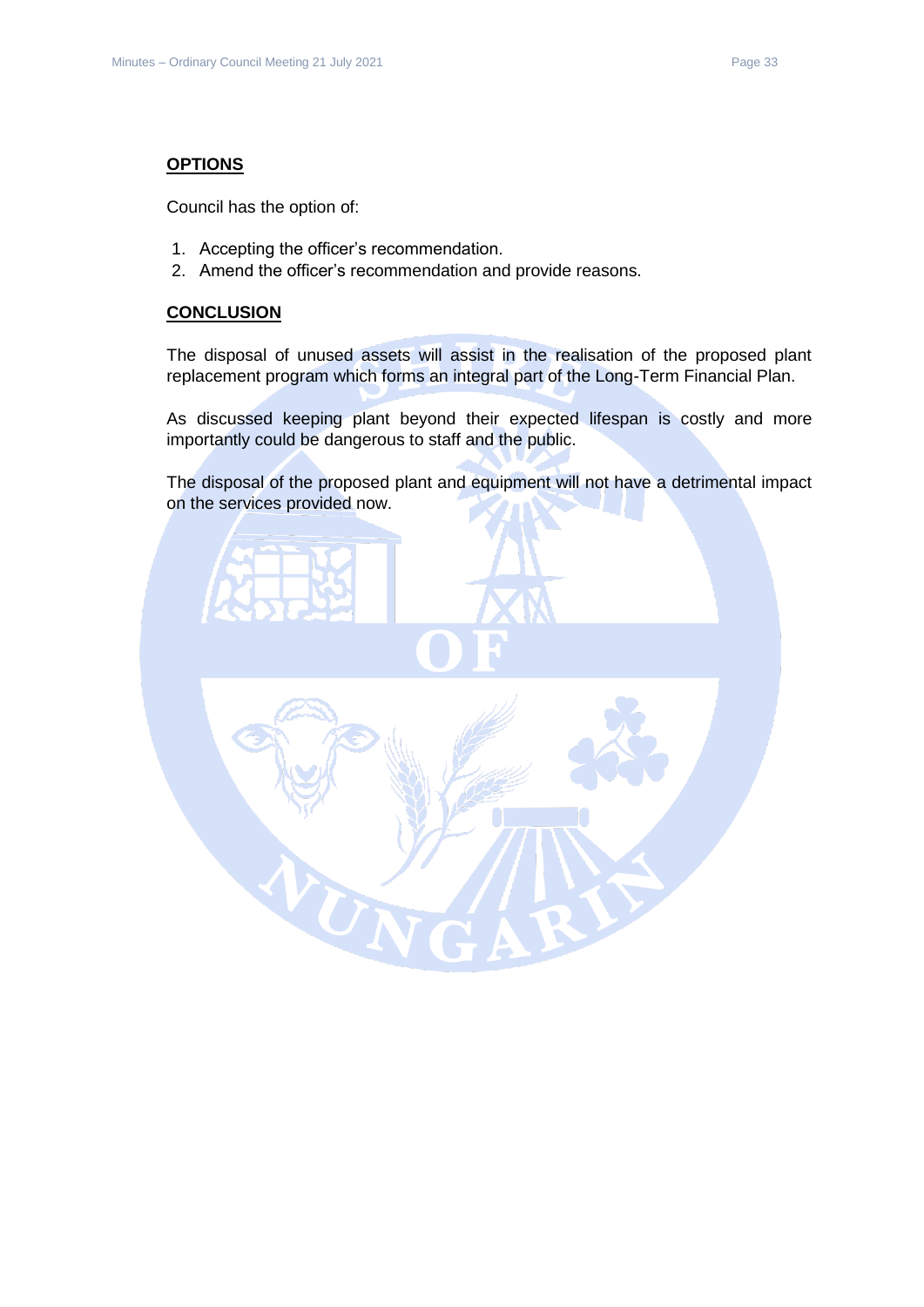<span id="page-33-0"></span>

| 8.8<br>2021/22 FINANCIAL BUDGET FEES AND CHARGES |                                          |  |
|--------------------------------------------------|------------------------------------------|--|
| File Ref:                                        |                                          |  |
| <b>Previous Item Ref:</b>                        | Nil                                      |  |
| Nil<br><b>Applicant:</b>                         |                                          |  |
| <b>Author and Title:</b>                         | Leonard Long, Chief Executive Officer    |  |
| <b>Declaration of Interest:</b>                  | Nil                                      |  |
| <b>Voting Requirements</b>                       | <b>Absolute Majority</b>                 |  |
| <b>Attachment Number:</b>                        | Attachment 8.8A - Current Fees & Charges |  |
|                                                  | Attachment 8.8B - Draft Fees & Charges   |  |

#### **COUNCIL RESOLUTION 6725**

**That Council:** 

**1. Approves the 2021/22 Fees and Charges (ATTACHMENT 8.8B) to be included in the 2021/22 Financial Budget.**

**Moved: Cr J Davis Seconded: Cr R Mizia**

**CARRIED 7/0**

#### **During debate:**

- **Cr Jason Davis left the chambers at 4:21pm and returned at 4:24pm.**

#### **IN BRIEF**

Councillors are requested to consider the attached 2021/22 Fees and Charges (ATTACHMENT 8.8B) for approval.

#### **BACKGROUND**

The fees and charges form part of the Shire's annual income. Due to the COVID – 19 pandemic a moratorium was placed on the increase of most fees and charges for the 2020/21 Financial Year.

#### **REPORT DETAIL**

A large portion of Council funds get attributed to the maintenance of Council assets and facilities. The maintenance of the community facilities is imperative in small towns since they are often used by the community or sporting groups. As such it is important to review the fees and charges but at the same time take into consideration the community and sporting groups constraints in their ability to pay the fees and charges associated with the use of Council assets and facilities.

Most fees and charges have been increased by 1.75% being CPI announced in November 2020.

This year new fees have been introduced to capture income accounts in the budget as well as potential scenario's when Council assets / facilities are used / hired. The following fees are new to this year's fees and charges: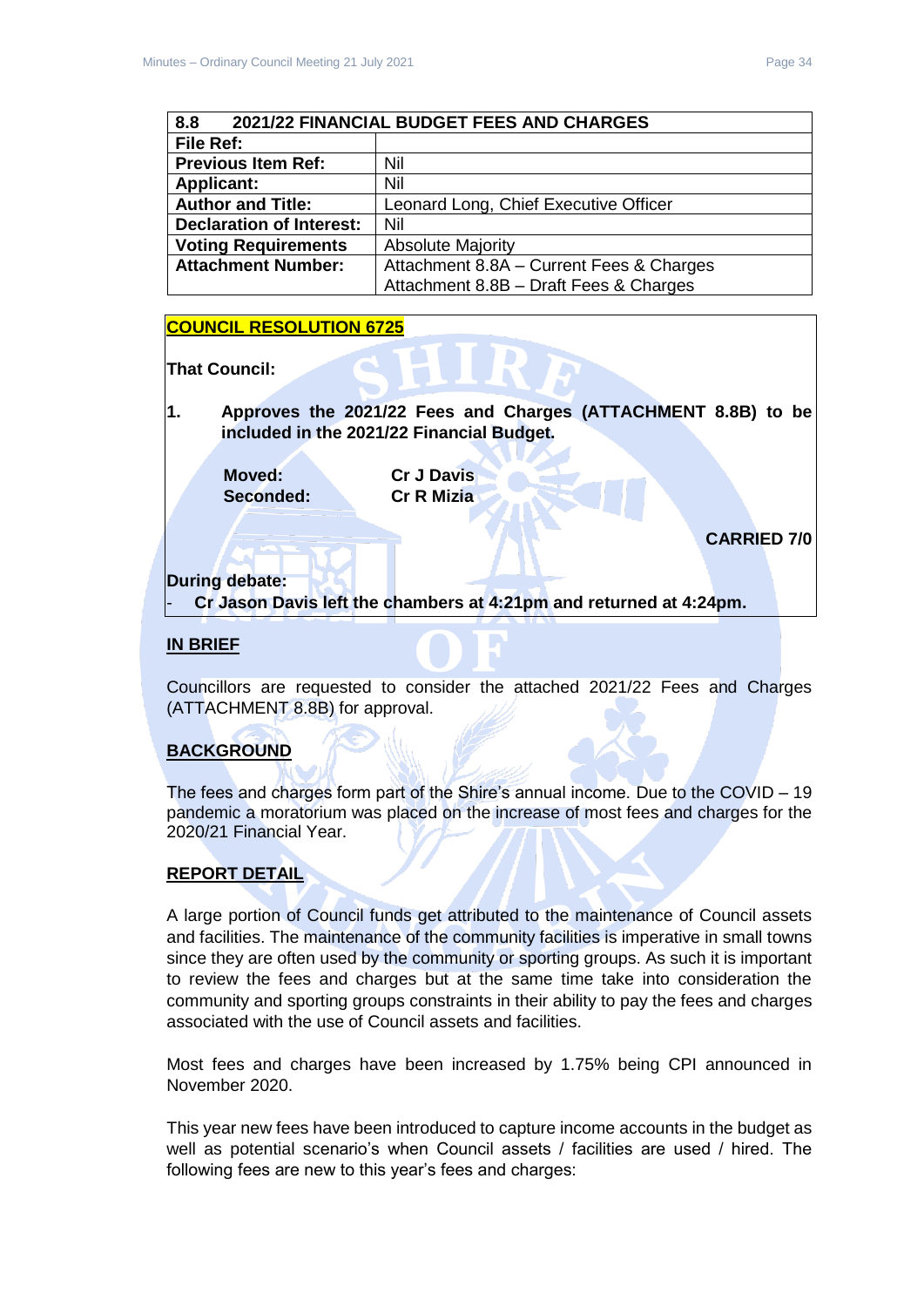| <b>Governance Section:</b>         |       |
|------------------------------------|-------|
| <b>Copies of Electoral Roll</b>    |       |
| Animal Control:                    |       |
| Dog Tags (Replacement)<br>∩        | \$3   |
| <b>Ranger Services:</b>            |       |
| Dog Surrender Fee (on pick up)     | \$50  |
| Dog Impound Fee (unregistered dog) | \$153 |
| Caravan Park & Camping:            |       |
| <b>Eaglestone Rock</b><br>$\circ$  | \$10  |
| <b>Talgomine Rock</b><br>$\circ$   | \$10  |
| <b>Danberrin Rock</b>              |       |

Please noted preliminary discussions with the Department of Biodiversity, Conservation and Attractions (DBCA) have indicated it may be possible to charge the proposed fee which would assist the Shire with the maintenance / service of the current and future facilities. However, this fee can only be charged once the approval of the DBCA and the Traditional Owners have been received.

- Facility Hire:

Memorial Hall and Town Hall Commercial Hire i.e. ticket event. Alcohol only permitted for daily hire.

 $\circ$  Bond – Hire with Alcohol  $\bullet$  \$400

Memorial Hall and Town Hall Non-Profit Organisation Hire and Groups providing local community content (incl primary school and Emergency Service Training) alcohol only permitted for daily hire.

| $\circ$ Hire – Per 2-hour period      | \$15  |
|---------------------------------------|-------|
| Daily hire $\frac{1}{2}$ with alcohol | \$224 |

 $\circ$  Bond – Hire with alcohol  $\sim$  \$400

Recreation Centre Building – Main Building (incl Kitchen but excl Bar) – Commercial hire i.e. ticket event. Alcohol only permitted for daily hire.

 $\circ$  Bond – Hire with alcohol  $\sqrt{11}$  \$400

Recreation Centre Building – Main Building (incl Kitchen but excl Bar) – Non-Profit Organisation Hire and Groups providing local community content (incl primary

| school and Emergency Service Training) |       |
|----------------------------------------|-------|
| $\circ$ Hire – per 2-hour period       | \$15  |
| Daily hire – with alcohol              | \$305 |

| $\sim$  | <b>Parry 1997</b> | www.archi                | ັ⊽ດລ  |
|---------|-------------------|--------------------------|-------|
| $\circ$ |                   | Bond - Hire with alcohol | \$400 |

- 
- Recreation Oval Commercial Hire (i.e. ticket / paid event)

| ○ Oval                                | \$200 |
|---------------------------------------|-------|
| $O_{\text{total}}$ $O_{\text{total}}$ | いへへ   |

 $\circ$  Oval & Lights  $$300$ 

#### - Food Registration Business – Annual Fee

- $\circ$  Commercial food preparation in residential kitchen  $$100$
- o Multiple Area registration **\$200**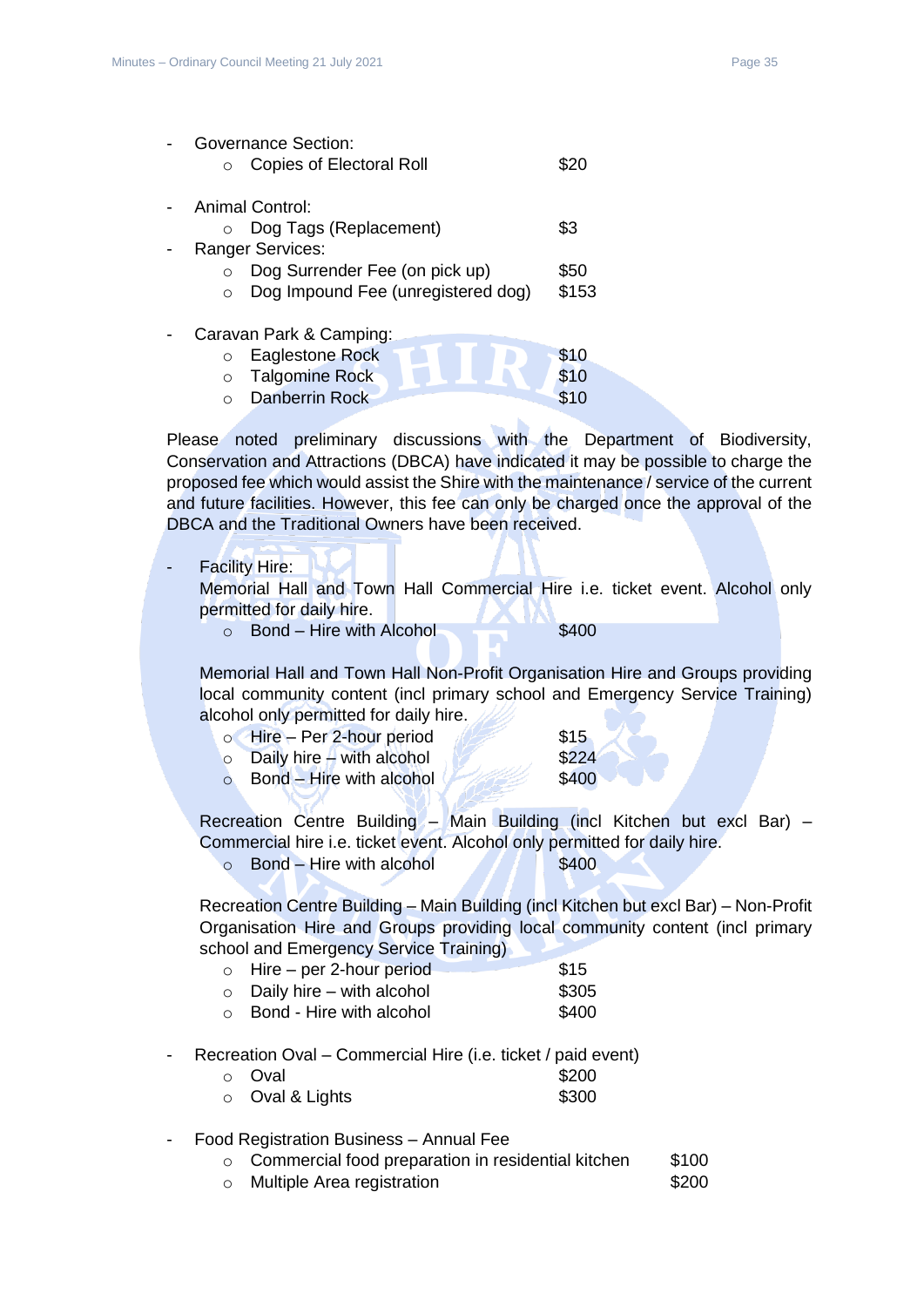| $\Omega$                                     | Transfer of food registration business (once off fee)                                                                                                                                    | \$66                             |
|----------------------------------------------|------------------------------------------------------------------------------------------------------------------------------------------------------------------------------------------|----------------------------------|
| $\circ$<br>$\circ$<br>$\circ$                | <b>Public Buildings</b><br>Public Building Inspection Fee (up to 200m <sup>2</sup> )<br>Public Building Inspection Fee (more than 201m <sup>2</sup> )<br>Re-inspection fee (if required) | \$200<br>\$300<br>\$100          |
| $\Omega$                                     | <b>Public Events Approval</b><br>Assessment of Event Application                                                                                                                         | \$50                             |
| $\Omega$                                     | Registration Fee and Annual Licence<br>Bed & Breakfast Holiday Accommodation                                                                                                             | \$20                             |
| $\Omega$<br>$\Omega$<br>$\Omega$<br>$\Omega$ | Holiday / Short term rental (outside pool season)<br>2 x 2 dwelling per night<br>2 x 2 dwelling per week<br>Bond per night less than a week<br>Bond per week or more                     | \$103<br>\$306<br>\$200<br>\$400 |

Plant Hire within Shire Boundary excl surrounding LG. (Wet hire only) o Skid Steer / hr \$155

Other fees such as housing rentals have been adjusted to bring closer to market rates whilst still taking into consideration the location of Nungarin in relation to amenities available in town.

#### Private House Rentals (per week)

o Wheatbelt Agcare Dwelling \$103 (increase of \$15)

 $\circ$  3 x 1 dwelling  $\bullet$  \$103 (increase of \$15)  $\circ$  4 x 2 dwelling  $\bullet$  \$147 (increase of \$15) o Pensioner – Single **\$90** 

- (increase of \$30 if not qualifying for rental assistance and \$10 if qualifying for rental assistance)
- o Pensioner Couple & \$103 (increase of \$13 if not qualifying for rental assistance and \$12 if qualifying for rental assistance)

#### **SHIRE OF NUNGARIN COMMUNITY STRATEGIC PLAN 2023**

78

| <b>Focus Area</b> | Civic Leadership                                                   |  |
|-------------------|--------------------------------------------------------------------|--|
| <b>Aspiration</b> | A strong local democracy with an actively engaged community and    |  |
|                   | effective partnership.                                             |  |
| <b>Objective</b>  | 16.3 Provide excellent customer service functions to all community |  |
|                   | members and rate payers.                                           |  |

#### **OTHER STRATEGIC LINKS**

Nil

#### **STATUTORY ENVIRONMENT**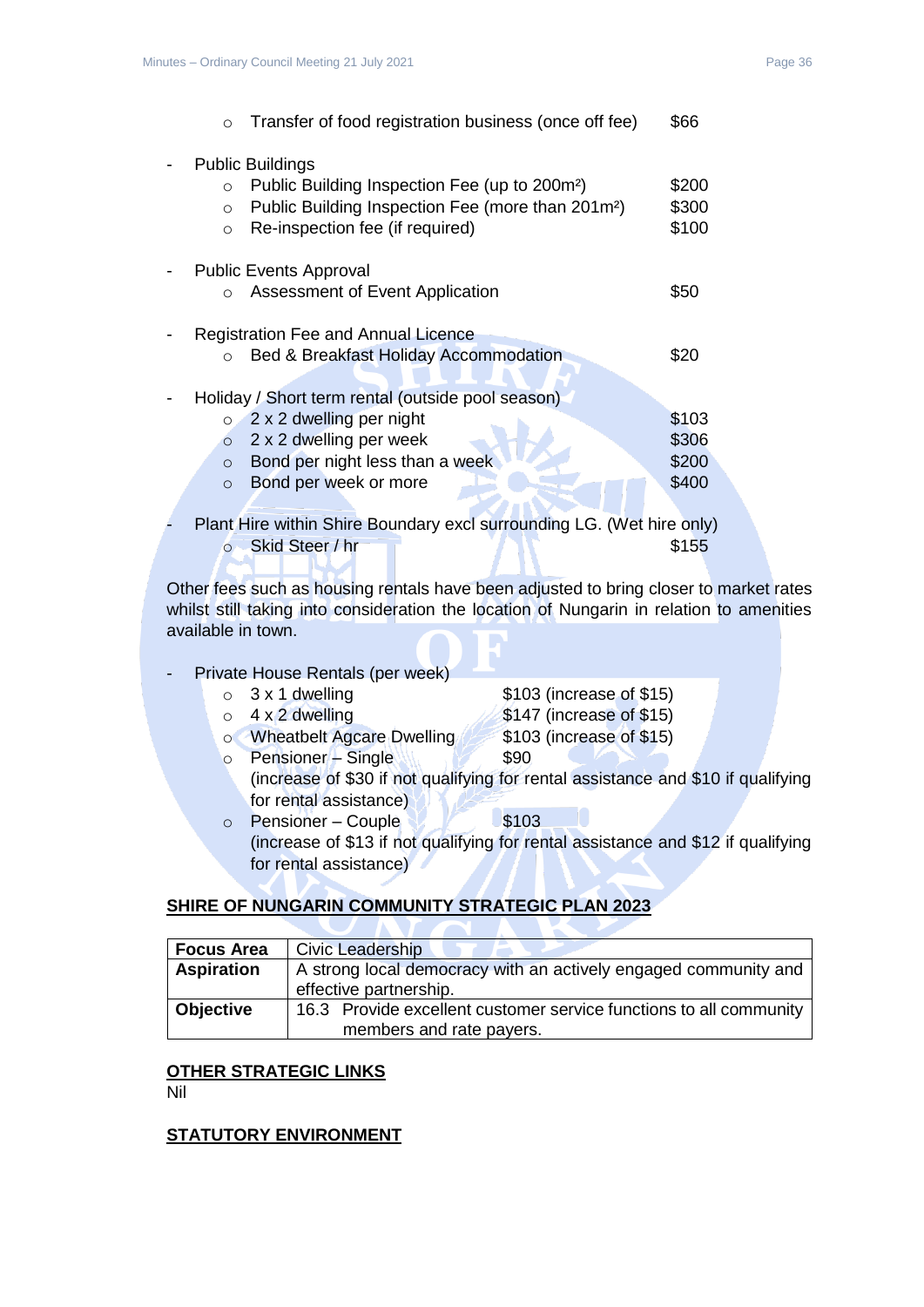Fees and charges are either prescribed by the following acts or provide the ability for the local government to set a fee and charge.

- *Local Government Act 1995*
- Planning and Development Regs 2009
- *Western Australia Freedom of Information Act 1992*
- *Cat Act 2011*
- *Dog Act 1976*
- *Building Regulations 2012*
- *Caravan and Camping Grounds Act 1005*
- *Food Act 2008*
- *Health Act 1911*
- *Litter Act 1979*

#### **SUSTAINABILITY AND RISK CONSIDERATIONS**

#### **Economic – (Impact on the Economy of the Shire and Region)**

Fees and charges form part of the annual financial budget allowing the Shire to maintain assets and facilities thereby attracting people / tourist to the town. This in turn positively impacts upon the economy of the Shire.

#### **Social – (Quality of life to community and / or affected land owners)**

Through the ability to maintain the Shires assets and facilities to a good standard the quality of life of the community is improved / maintained.

#### **Policy Implications**

Nil

#### **Risk Management Implications**

| <b>Risk Level</b> | <b>Comment</b>                                                      |
|-------------------|---------------------------------------------------------------------|
| <b>High</b>       | Not imposing fees and charges will have an impact on the ability of |
|                   | the Shire to maintain its assets and facilities.                    |

#### **CONSULTATION**

Grangarin Residents

#### **RESOURCE IMPLICATIONS**

#### **Financial**

Fees and charges form part of the Council's annual financial budget. To keep up with inflation of goods and services it is important to review the fees and charges on an annual basis.

**Workforce** Nil

#### **OPTIONS**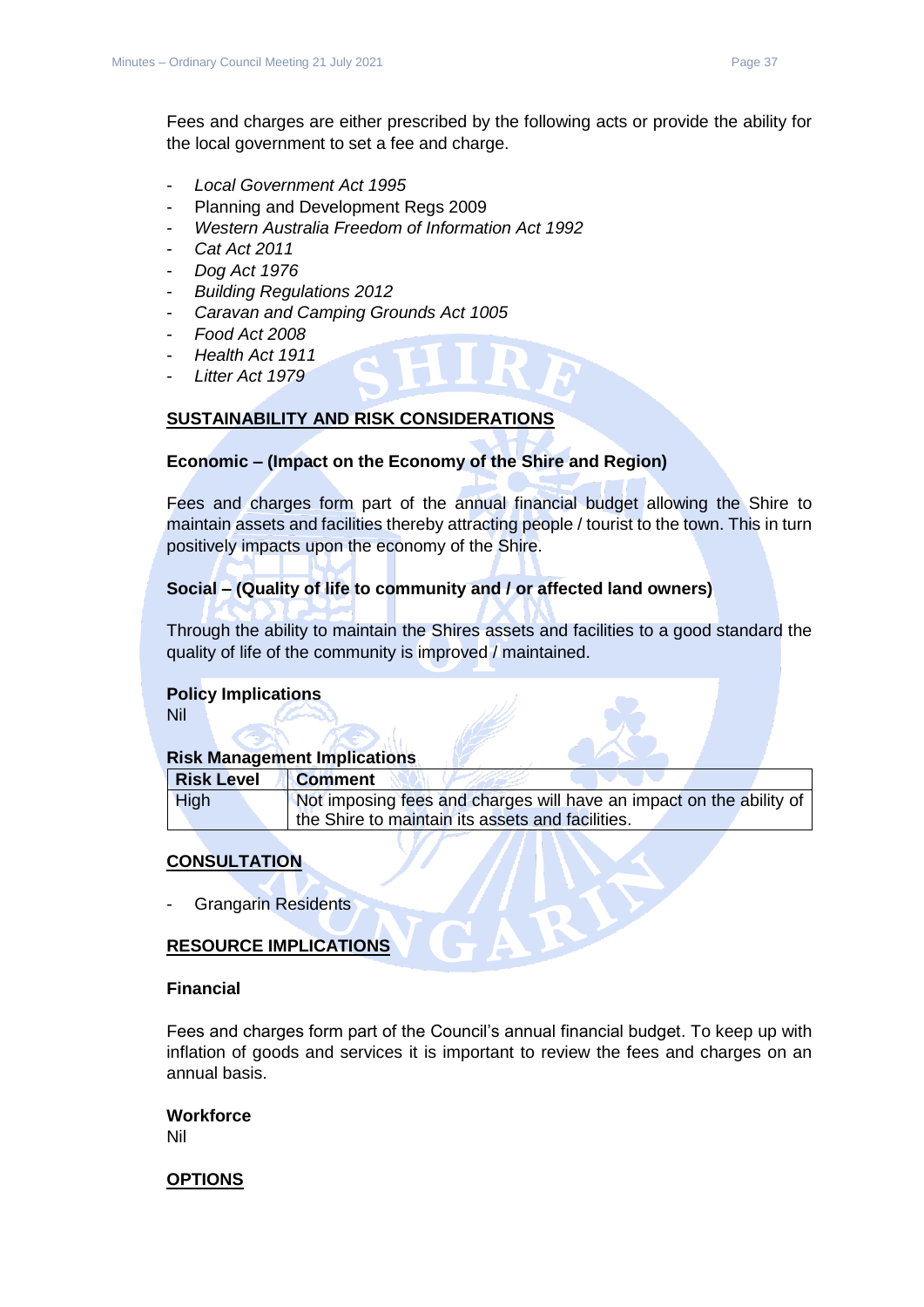Council has the option of:

- 1. Accepting the officer's recommendation.
- 2. Amend the officer's recommendation and provide reasons.

#### **CONCLUSION**

Fees and charges form part of the annual financial budget allowing the Shire to maintain assets and facilities thereby attracting people / tourist to the town. If these fees are not reviewed on an annual basis and increased to at least meet the cost of inflation it puts a burden on Council funds. Maintenance on assets and facilities cannot be ignored and without the fees and charges may result in rates needing to be considered to fill the shortfall.

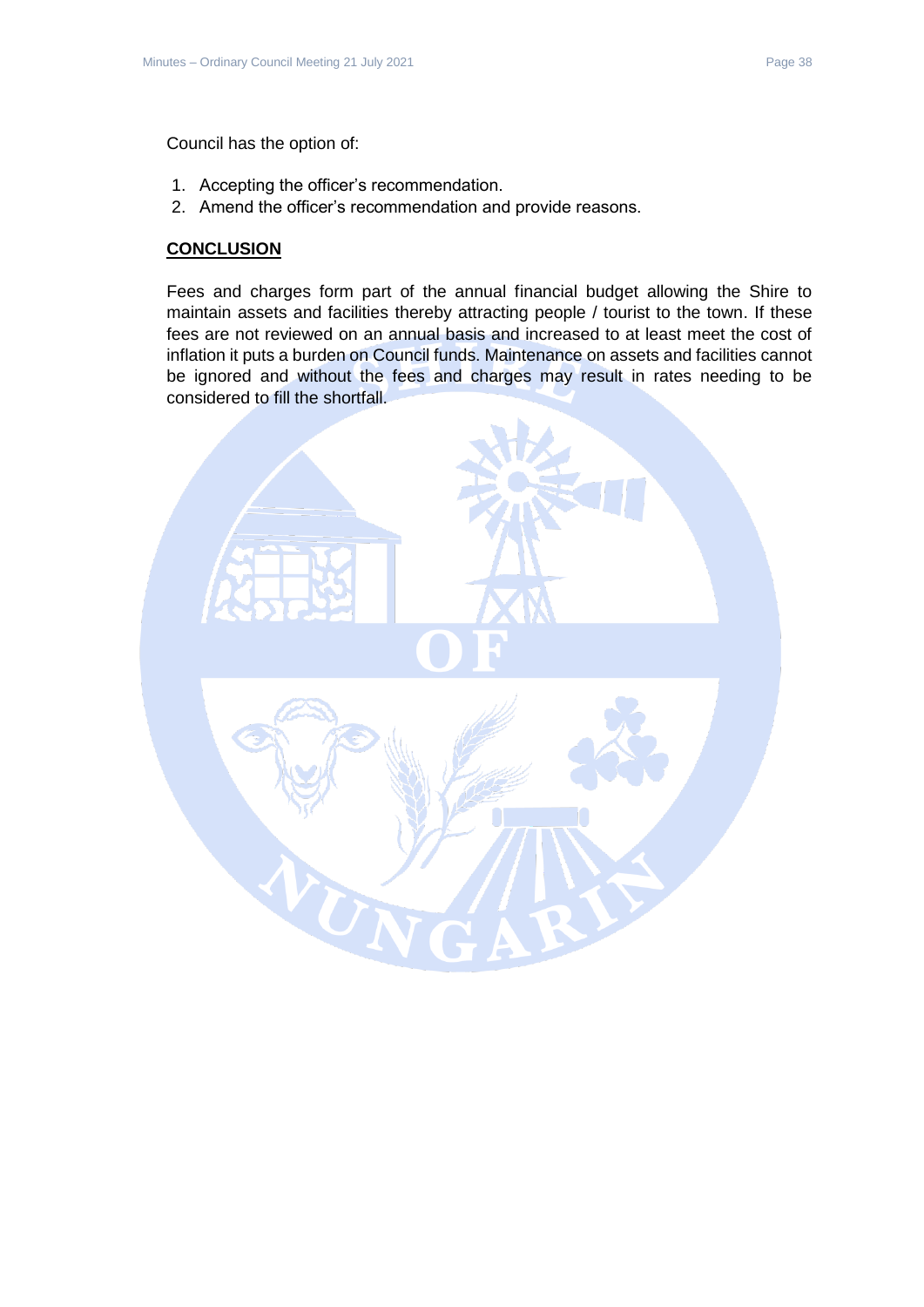#### <span id="page-38-0"></span>**9. DELEGATES REPORTS**

(Elected member who are delegates to other Forums may present a verbal or written report)

#### <span id="page-38-1"></span>**9.1 Cr O'Connell**

(APPENDIX 9.1A)

- Councillor Coumbe left the chambers at 4:28pm and returned at 4:31pm

#### <span id="page-38-2"></span>**9.2 Cr Coumbe;**

Chaired the Museum Committee who requested prior to the repairs being done to the roof timbers that an exterminator treat the area to stop any termites moving to other areas.

#### <span id="page-38-3"></span>**9.3 Cr de Lacy;**

Attended the following meetings:

- CRC meeting
- Meeting with Shadow minister of housing

#### <span id="page-38-4"></span>**10. NEW BUSINESS OF AN URGENT NATURE**

(New business of an urgent nature approved by the Presiding Member) Nil

#### <span id="page-38-5"></span>**11. CONFIDENTIAL ITEMS OF BUSINESS**

**COUNCIL RESOLUTION 6726**

**That Council proceeds behind closed doors as per Section 5.23(2) of the Local Government Act for considering item 11.1, the time being 4:34pm** 

**Seconded: Cr W Lee**

**Moved: Cr RE O'Connell**

UN

#### **CARRIED 7/0**

Cameron Large Manager Works and Services left the meeting, the time being 4:34pm